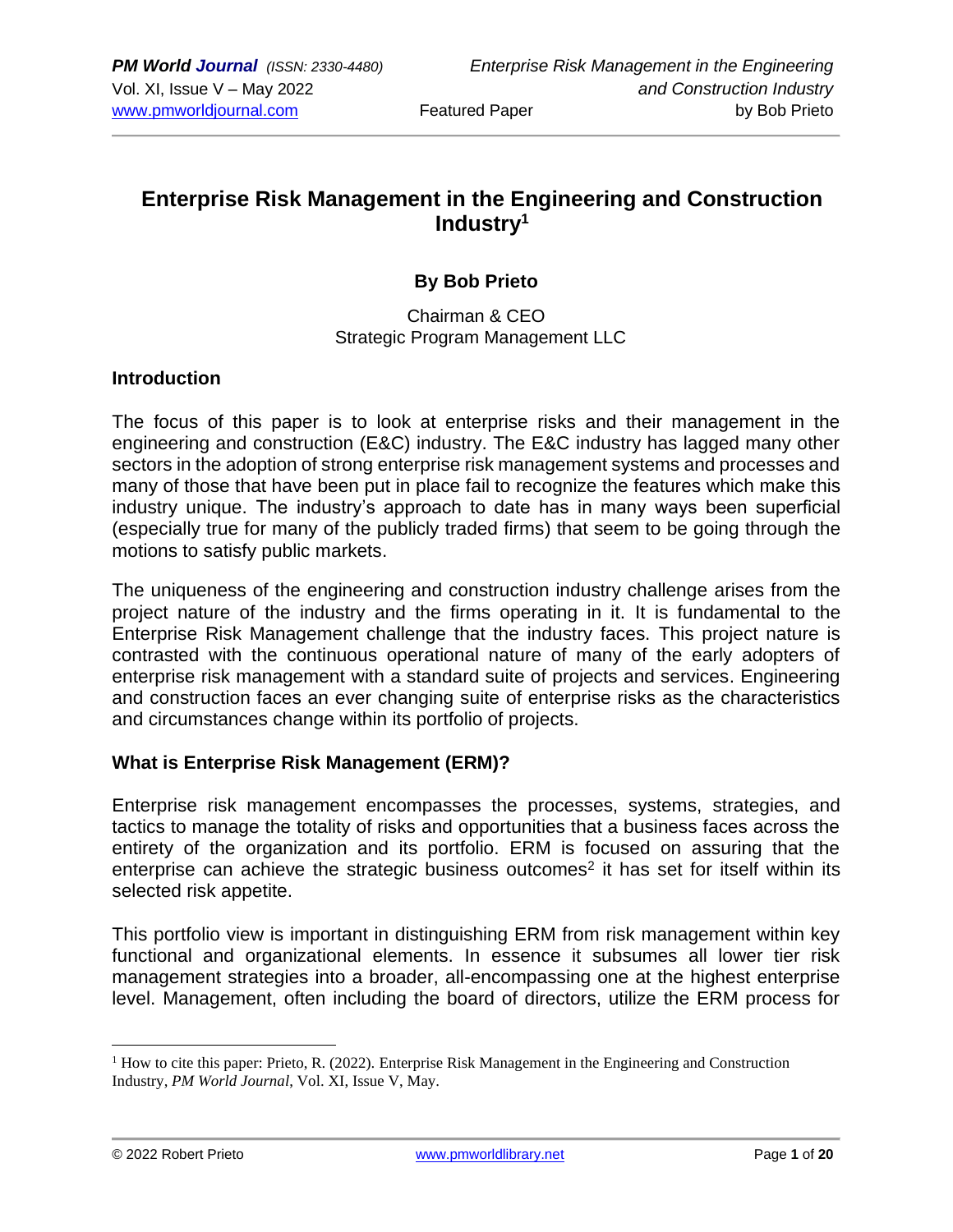"identifying, analyzing, responding to, and monitoring risks and opportunities, within the internal and external environment facing the enterprise"<sup>3</sup>.

Top level enterprise risk strategies are developed within the bounds of the risk appetite that has been established for the organization and often consider several potential scenarios as part of the development of enterprise risk management and mitigation strategies.

## *Risk Appetite*

*The types and amount of risk, on a broad level, an organization is willing to accept in pursuit of value.*

- COSO - Committee of Sponsoring Organizations of the Treadway **Commission** 

## **Why is ERM important?**

ERM's primary focus is to support the organization in its achievement of the strategic business outcomes it has established. Increasingly, enterprise risk management has become a focus area for investors and financial regulators, with the risk scope of interest expanding. This financial and regulatory focus is not limited to publicly traded corporations with larger private companies increasingly being required to meet comparable standards and disclosure requirements.

The importance of ERM to the E&C industry is exemplified by recent losses suffered by major contractors and their subsequent withdrawal from "risk work". Many have suffered project losses that have put their entire enterprise at risk.

## **Current State of ERM in the E&C industry**

ERM in the E&C industry has lagged other industries due to several factors including the small fraction of work carried out by publicly traded firms; the bespoke nature of commercial arrangements and supply chain; and unique risk factors that are not present in other industries.

ERM is a board level focus in more of the sector with each passing day but suffers from an inadequate understanding of the industry and its risks by traditional audit firms which are often the drivers for greater risk disclosures in financial statements. There are positive

<sup>3</sup> Wikipedia, Enterprise Risk Management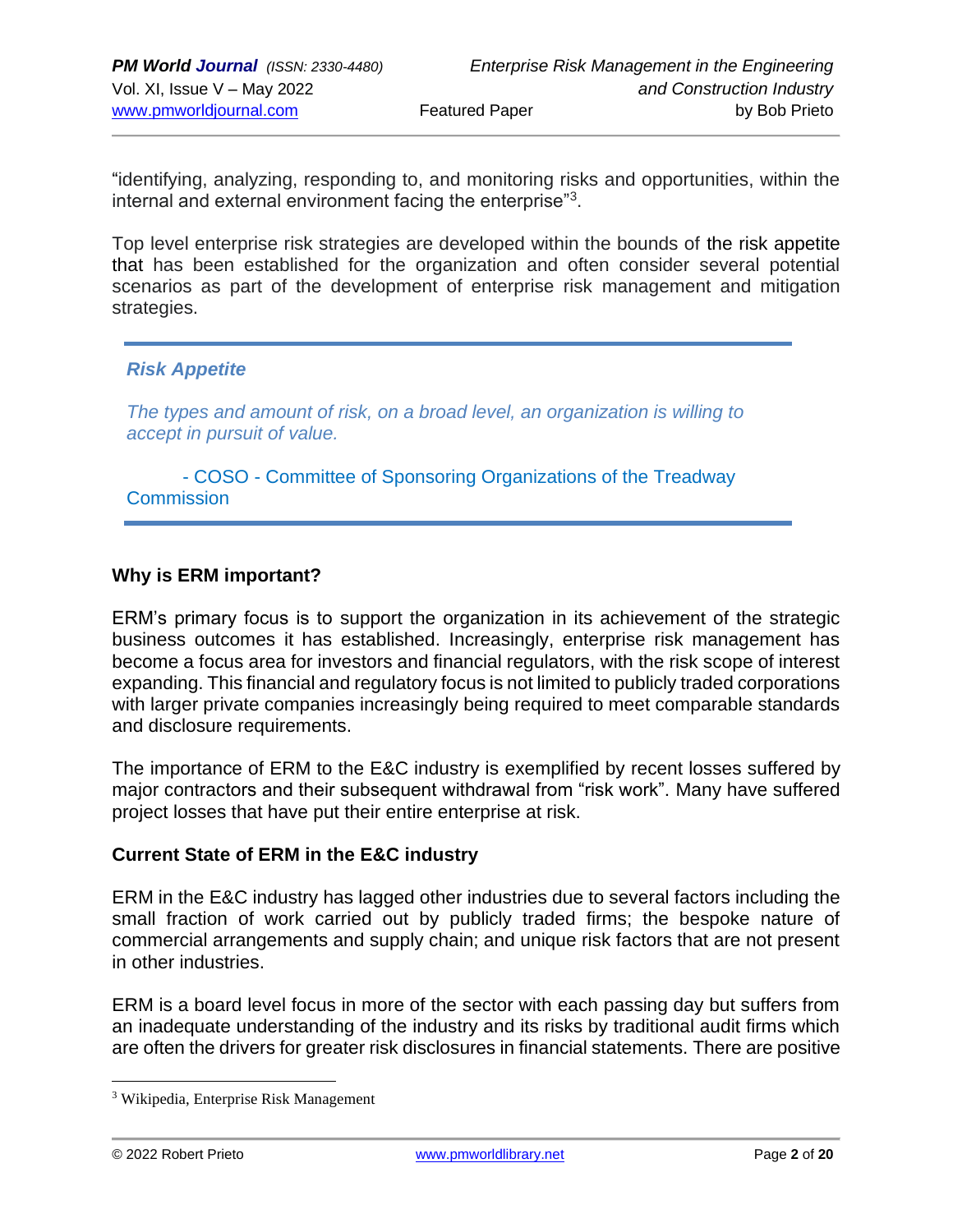signs that a shift is underway from treating ERM as an isolated function to a more integrated management tool.

Later in this paper we highlight one particular weakness in industry enterprise risk assessments with respect to the aggregation, modeling, and mitigation of project level risks.

## **Classifying enterprise risk**

One of the first steps in classifying enterprise risks is to put in place a common risk language. This must reflect industry norms as well as those aspects of the business which are unique to the enterprise or the subsector in which it operates. There are many lists of enterprise risks available but for purposes of this paper we will define them as including:

- Culture, control, and integrity risks
- Strategy risks
- Human resource risks
- Operating risks
- Supply chain risks
- Environmental, social and governance (ESG) risks
- Information security

# *Culture, control, and integrity risks*

All engineering and construction companies strive to develop well defined and recognized corporate cultures, built on a definable vision and documented in a mission statement. These cultures act to define who the corporation is, what it is trying to achieve and how it conducts its business. Culture speaks to shared values within the organization and provides a foundation that facilitates the management of all risks faced by the company and the development of organizational trust<sup>4</sup>. The sustenance and strength of a company's culture is essential, and the monitoring of culture includes measuring understanding, alignment, and employee perceptions and sentiment around culture. Understanding changes to culture or its perception are important to overall enterprise risk management, and all too often are lost as sub elements of human resource risks.

Management effectiveness measures the degree of control the organization is exhibiting in the achievement of its strategic business outcomes and the delivery of current period performance. While many measures track operational results, control risks speak to conformance with established processes and procedures especially those related to the risk management system. Failing to comply is a missed opportunity. Are all required

<sup>4</sup> Prieto, R. (2022). The Role of Trust in Projects. *PM World Journal*, Vol. XI, Issue I, January.

<https://pmworldlibrary.net/wp-content/uploads/2022/01/pmwj113-Jan2022-Prieto-Role-of-trust-in-projects.pdf>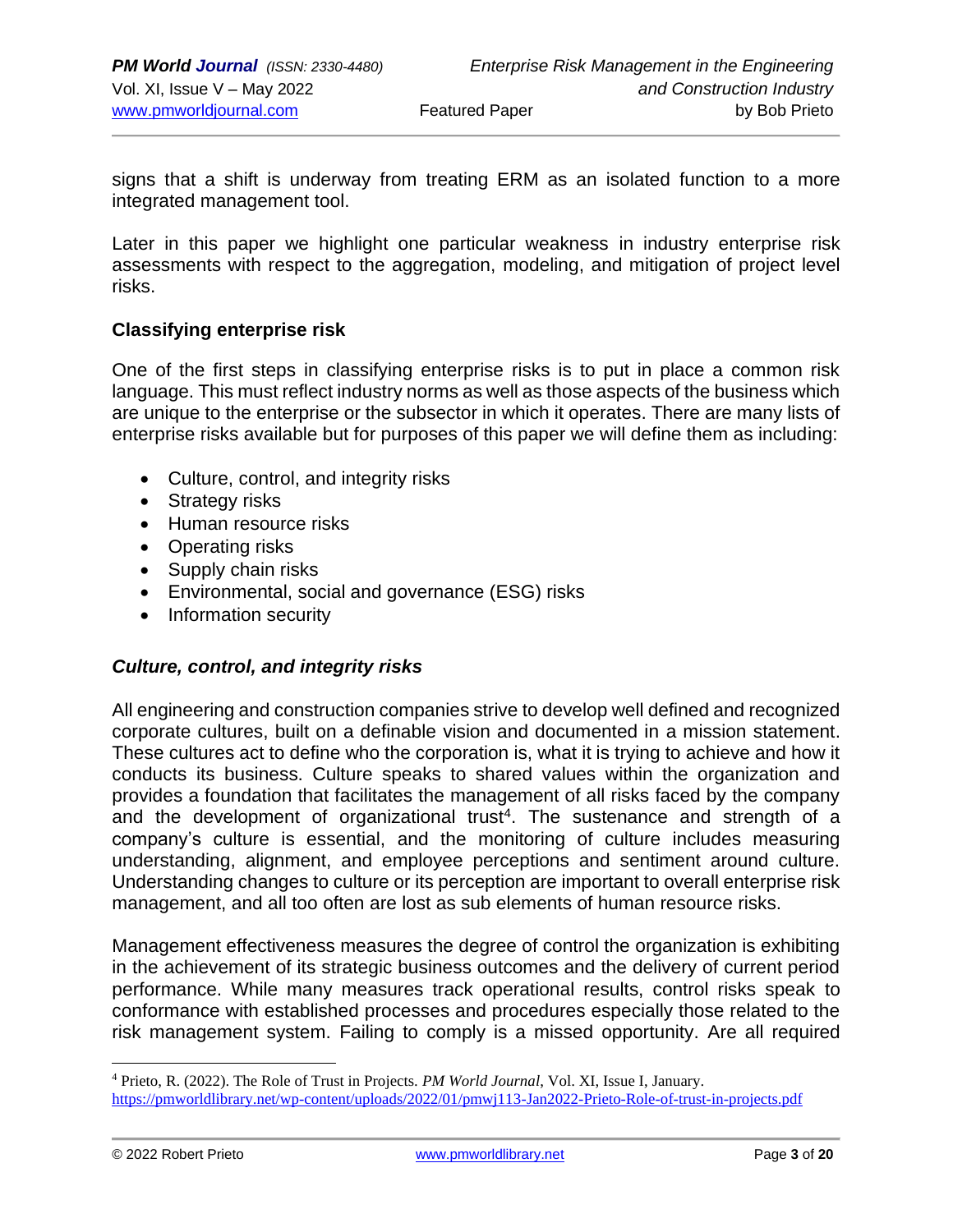approvals being obtained in a timely manner? Has the overall risk portfolio been considered as we pursue and capture new opportunities or are we overly concentrating risks (client, market, geography, contract type). Are all risk management processes being conformed to and appropriately documented? Are the root causes of risks encountered understood and any enterprise level risk impacts considered? Have we reassessed the effectiveness of any risk mitigation strategies we put in place to address the risk?

Integrity risks in many ways speak to culture but also explicitly as to whether the organization can be trusted. Does the enterprise conduct its business in a lawful and socially responsible manner? Social responsibility is discussed with respect to ESG risks later in this paper. Legal risks include a wide range of traditional corporate legal requirements and norms and are not repeated here. The engineering and construction industry, however, suffers from a serious corruption<sup>5</sup> challenge and the enterprise risk management system must be diligent to prevent materialization of these risks and at an enterprise level track potential red flag behaviors. Potential red flag behaviors to be considered in the aggregate at an enterprise level are shown in Table 1.

| Table 1<br><b>Red Flags - Potential signs of corruption in construction</b>                                     |  |  |  |  |
|-----------------------------------------------------------------------------------------------------------------|--|--|--|--|
|                                                                                                                 |  |  |  |  |
| Goods or services in excess of project requirements or not required by the project.                             |  |  |  |  |
| Poor quality goods or services compensated at normal rates for industry standard.                               |  |  |  |  |
| Suspicious invoices including duplicate, backdated, or unwarranted (no goods or<br>services provided) invoices. |  |  |  |  |
| Degraded quality or ethics focus.                                                                               |  |  |  |  |
| a. Resistance to take required training.                                                                        |  |  |  |  |
| b. Compliance activities deliberately reduced or resisted.                                                      |  |  |  |  |
| Bias in procurement practices and unsupportable outcomes.                                                       |  |  |  |  |
| Preference to deal only with one individual.                                                                    |  |  |  |  |
| Resistance to training backup for fear of exposing unethical actions.                                           |  |  |  |  |
| Reluctance to take annual leave, especially during "high value" periods.                                        |  |  |  |  |
| History of corruption.                                                                                          |  |  |  |  |
| Checks and balances being regularly bypassed in the interest of expediency.                                     |  |  |  |  |
| Contemporaneous written records nonexistent <sup>6</sup>                                                        |  |  |  |  |
|                                                                                                                 |  |  |  |  |

<sup>5</sup> Prieto, R. (2022). Addressing Corruption Risks in the Construction Industry and its Projects, *PM World Journal*, Vol. XI, Issue II, February. [https://pmworldlibrary.net/wp-content/uploads/2022/02/pnwj114-Feb2022-Prieto-](https://pmworldlibrary.net/wp-content/uploads/2022/02/pnwj114-Feb2022-Prieto-Addressing-Corruption-Risks-in-the-Construction-Industry-featured-paper.pdf)[Addressing-Corruption-Risks-in-the-Construction-Industry-featured-paper.pdf](https://pmworldlibrary.net/wp-content/uploads/2022/02/pnwj114-Feb2022-Prieto-Addressing-Corruption-Risks-in-the-Construction-Industry-featured-paper.pdf)

<sup>6</sup> A general disregard for policy could be signs of problems and creates an environment for corruption.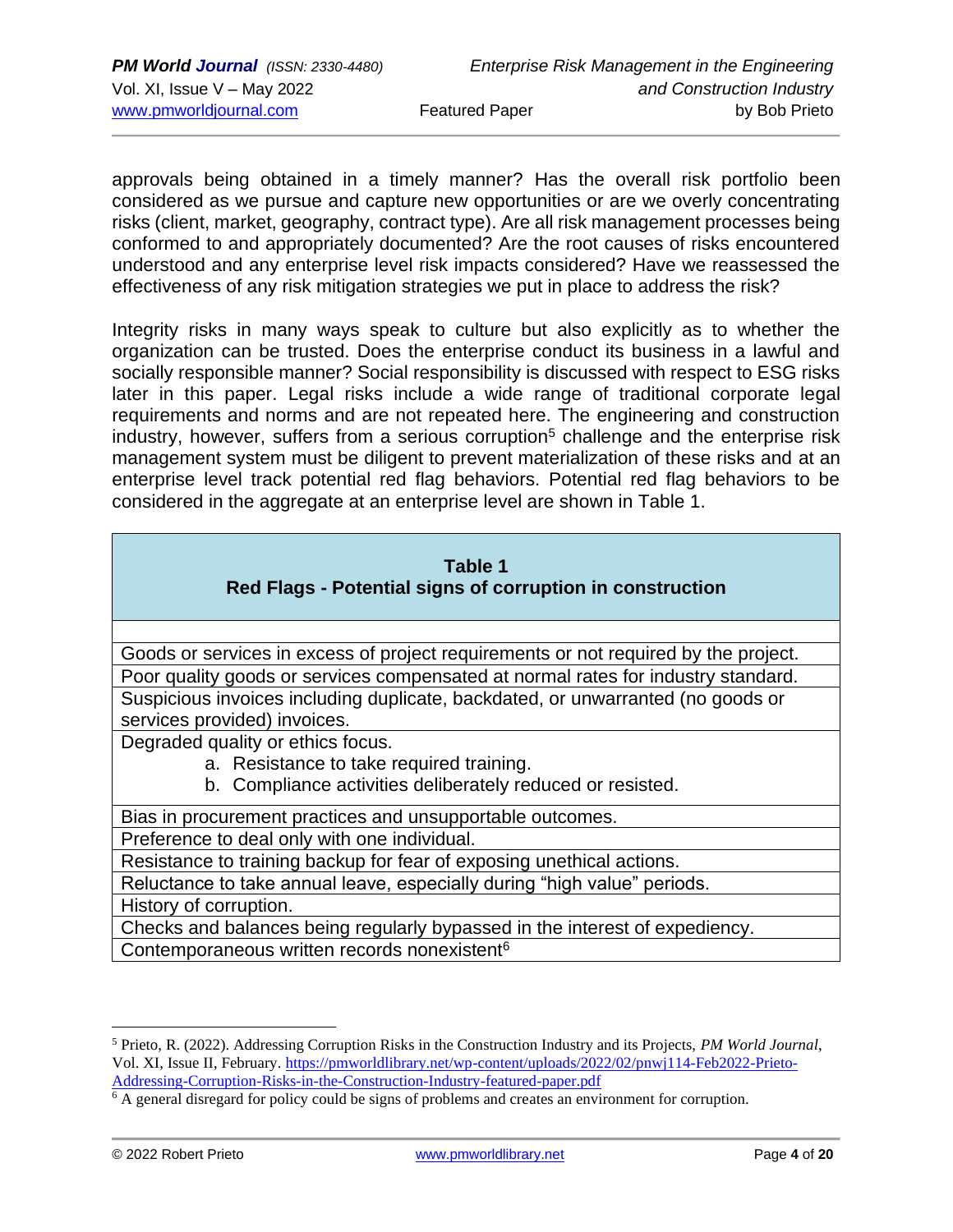# *Strategy risks*

Risks that affect or are created by an organization's business strategy and strategic objectives cause a reexamination of the continuing validity of strategic business objectives in light of the strategic outcomes we have chosen for the business (purpose). For example, has the market grown at the rates we had predicted? Is our market share increasing or have competitor strategies proven to be more effective or are our strategies less differentiating than we believed? Does our preferred approach to growth (M&A, organic) and contracting remain relevant and what implications does a change have to overall enterprise risk? Importantly, have we documented our informed risk decisions?

Strategy risks also consider the enterprise's success in implementing its selected strategy at the pace we set out for ourselves. Are we meeting the milestones established and are the actions we take producing the results we targeted?

Finally, our assessment of potential risks to our strategy must consider how our assessment of major industry driving risks compare to broader perceptions. The dynamic nature of these broader risks can be seen in changes to the World Economic Forums top risks over the years as shown in Table 2. We need to consider whether there are Black Elephant<sup>7, 8</sup> risks that can suddenly become impactful as these global risks emerge.

| Table 2<br>Top 5 Global Risks in Terms of Impact |                                 |                                   |                                   |                                  |                                   |                                   |                                   |                                   |                               |
|--------------------------------------------------|---------------------------------|-----------------------------------|-----------------------------------|----------------------------------|-----------------------------------|-----------------------------------|-----------------------------------|-----------------------------------|-------------------------------|
| 2013                                             | 2014                            | 2015                              | 2016                              | 2017                             | 2018                              | 2019                              | 2020                              | 2021                              | 2022                          |
| Financial<br>failure                             | Fiscal<br>crises                | Water<br>crises                   | Climate<br>action<br>failure      | Weapon of<br>mass<br>destruction | Weapons<br>of mass<br>destruction | Weapons<br>of mass<br>destruction | Climate<br>action<br>failure      | Infectious<br>disease             | Climate<br>action<br>failure  |
| Water<br>crises                                  | Climate<br>action<br>failure    | Infectious<br>diseases            | Weapons<br>of mass<br>destruction | Extreme<br>weather               | Extreme<br>weather                | Climate<br>action<br>failure      | Weapons<br>of mass<br>destruction | Climate<br>action<br>failure      | Extreme<br>weather            |
| Fiscal<br>imbalance                              | Water<br>crises                 | Weapons<br>of mass<br>destruction | Water<br>crises                   | Water<br>crises                  | Natural<br>disasters              | Extreme<br>weather                | <b>Biodiversity</b><br>loss       | Weapons<br>of mass<br>destruction | Biodiversity<br>loss          |
| Weapons<br>of mass<br>destruction                | Unemploy<br>ment                | Interstate<br>conflict            | Involuntary<br>migration          | Natural<br>disasters             | Climate<br>action<br>failure      | Water<br>crises                   | Extreme<br>weather                | <b>Biodiversity</b><br>loss       | Social<br>cohesion<br>erosion |
| Climate<br>action<br>failure                     | Infrastructu<br>re<br>breakdown | Climate<br>action<br>failure      | Energy<br>price shock             | Climate<br>action<br>failure     | Water<br>crises                   | Natural<br>disasters              | Water<br>crises                   | Natural<br>resource<br>crises     | Livelihood<br>crises          |

<sup>7</sup> Prieto, R. (2020). Black Elephants; *PM World Journal*, Vol. IX, Issue VIII, August. [https://pmworldlibrary.net/wp](https://pmworldlibrary.net/wp-content/uploads/2020/07/pmwj96-Aug2020-Prieto-Black-Elephants-featured-paper.pdf)[content/uploads/2020/07/pmwj96-Aug2020-Prieto-Black-Elephants-featured-paper.pdf](https://pmworldlibrary.net/wp-content/uploads/2020/07/pmwj96-Aug2020-Prieto-Black-Elephants-featured-paper.pdf)

<sup>8</sup> Prieto, R. (2020). On the Subject of Black Elephants, Letter to the Editor, *PM World Journal*, Vol. IX, Issue VII, July. [https://pmworldlibrary.net/wp-content/uploads/2020/06/pmwj95-Jun2020-Prieto-Letter-to-Editor-on-black](https://pmworldlibrary.net/wp-content/uploads/2020/06/pmwj95-Jun2020-Prieto-Letter-to-Editor-on-black-elephants.pdf)[elephants.pdf](https://pmworldlibrary.net/wp-content/uploads/2020/06/pmwj95-Jun2020-Prieto-Letter-to-Editor-on-black-elephants.pdf)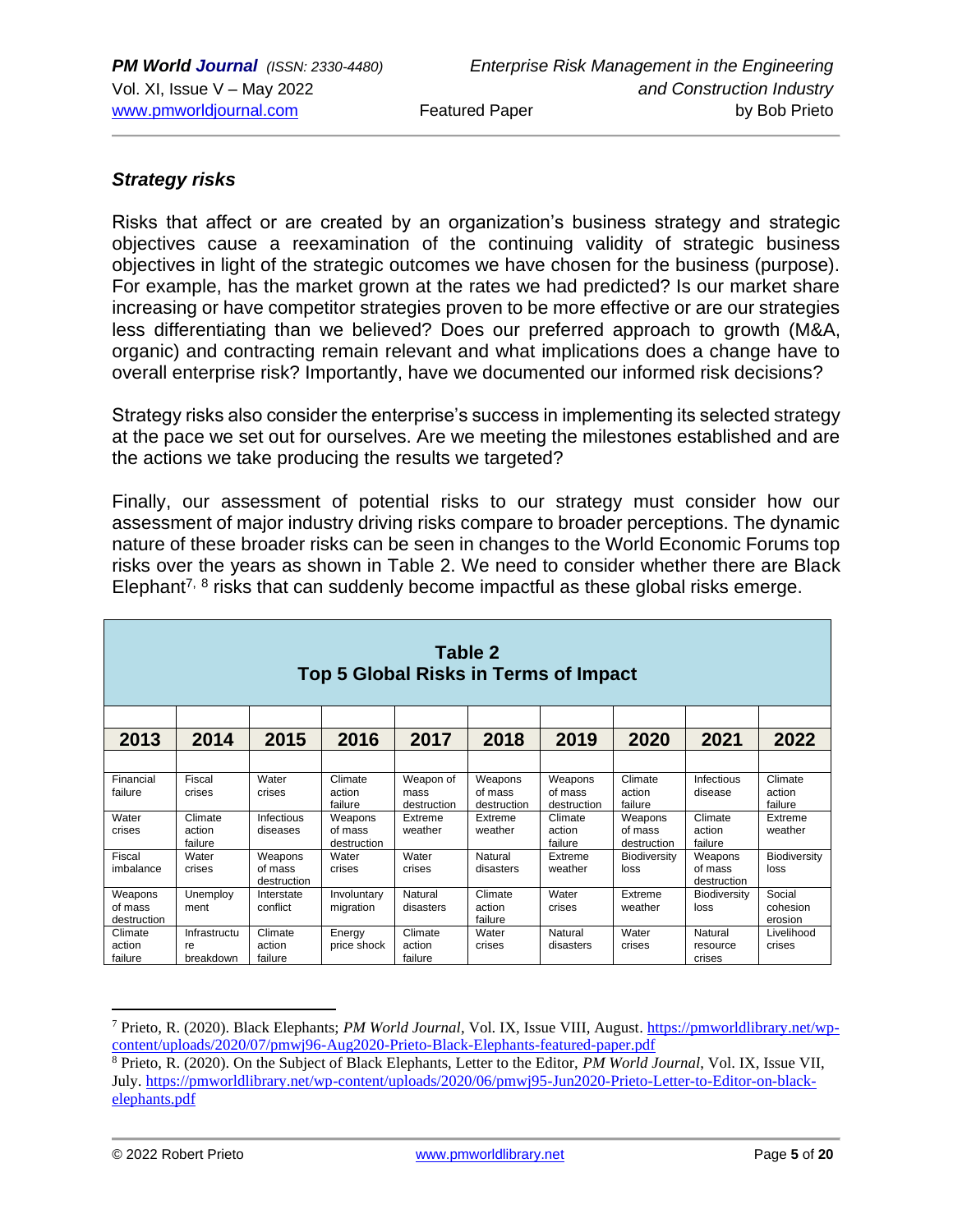# *Human resource risks*

People are a firm's greatest asset. They are also one of the greatest risks an enterprise faces. Recruitment of the right individuals, in the right place at the right time is key to management of many of the risks an engineering and construction enterprise faces. This simple challenge has been compounded by the desire for and likely persistence of hybrid working models in a post-COVID world. Enterprise level risks associated with human resources include recruitment, development, engagement and retention where **degraded performance in any of these areas can have broad impacts across the company's portfolio of projects**. Staffing shortages of appropriately skilled individuals can significantly elevate project risks in fairly short order.

Culture<sup>9</sup> and ethics risks are most evident in the human resource set of risks but are not confined to just this type of risk.

## *Operating risks*

Operating risks in the engineering and construction industry can be broadly defined. For purposes of this paper, we will define them as including:

- **Business development risks** Inadequate volume of qualified opportunities and below target success rates represent risks to meeting the enterprise's strategy. Shortcomings here may suggest inadequate differentiation or changed competitive environment.
- **Scope<sup>10</sup> completeness and change management** From an enterprise risk perspective, systemic shortcomings in contracted scope (missed/incomplete items of scope) or the management of owner driven changes to scope (late notices; denied changes) are important risks to manage.
- **Cost estimating, subcontractor buyouts and project level cost control** Systemic shortcomings in cost estimates as a result of either internal (misestimates; inadequate quantity takeoffs; dated cost data) or external (misestimate of market price trends including escalation $11$  in materials and energy costs) factors; achievement of subcontractor buyout cost savings targets; and weak project level cost control contributing to margin erosion represent significant enterprise level risks.

<sup>9</sup> Among the most commonly cited reasons for engineers leaving a company are corporate culture and poor quality management.

<sup>10</sup> Prieto, R. (2019). The Primacy of the Scope Baseline in Engineering & Construction Projects; *PM World Journal*, Vol. VIII, Issue IX, October. [https://pmworldlibrary.net/wp-content/uploads/2019/10/pmwj86-Oct2019-Prieto](https://pmworldlibrary.net/wp-content/uploads/2019/10/pmwj86-Oct2019-Prieto-primacy-of-scope-baseline.pdf)[primacy-of-scope-baseline.pdf](https://pmworldlibrary.net/wp-content/uploads/2019/10/pmwj86-Oct2019-Prieto-primacy-of-scope-baseline.pdf)

<sup>&</sup>lt;sup>11</sup> National Academy of Construction Executive Insight - Escalation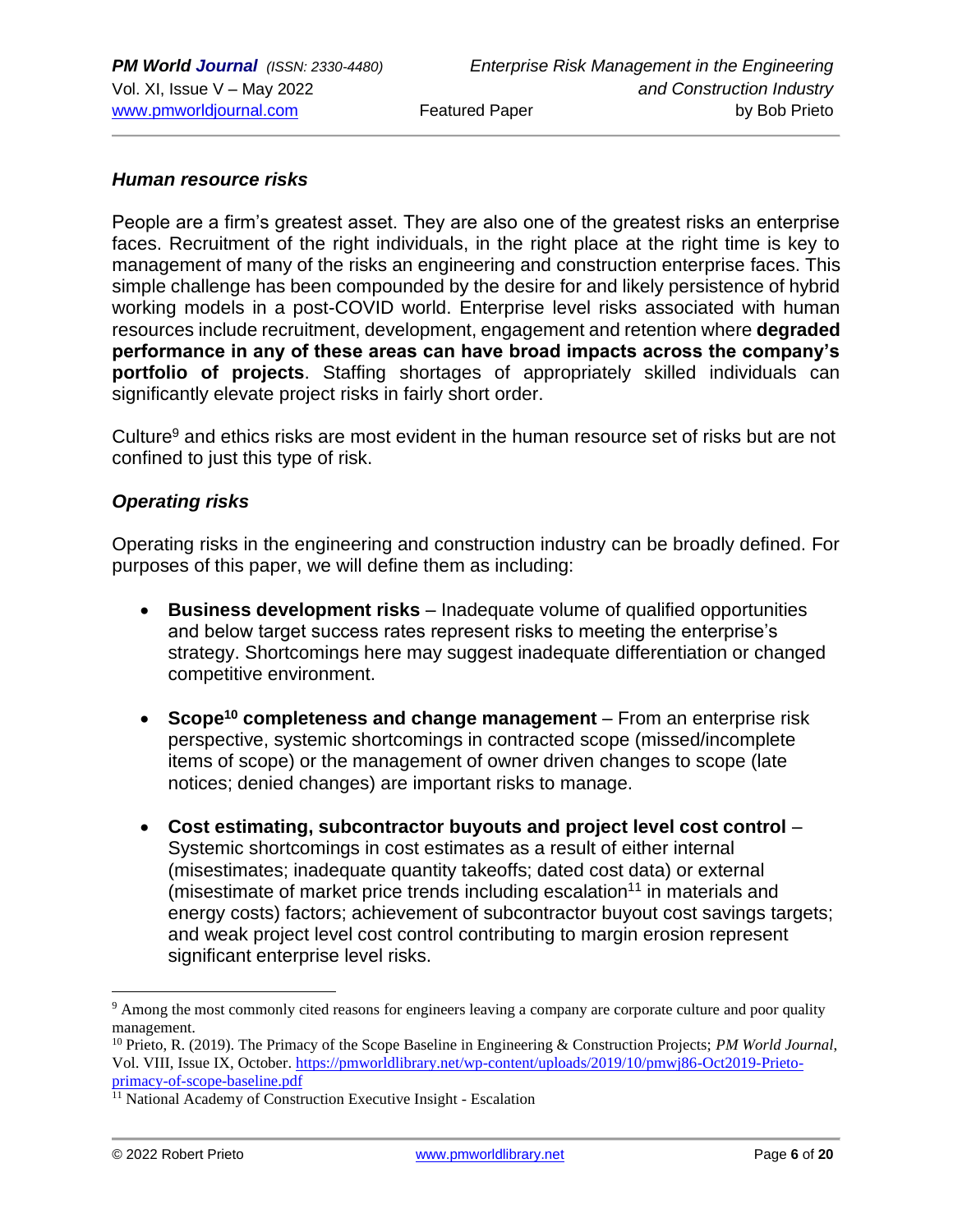- **Schedule performance** Portfolio performance against schedule is an enterprise level risk likely to manifest in increased labor costs (overtime); late project finishes (impacts client satisfaction, reputation and repeat work opportunities); potential late start on subsequent work.
- **Quality<sup>12</sup> performance** Rework<sup>13</sup> is indicative of broader management, training, and staffing risks. Adequacy of QA/QC programs for the required work profile and environment must be assessed. Are adequate numbers of quality audits happening? Have deliverables gone through required quality reviews before being released? Are the targeted number of QA training sessions and audits being performed? Quality problems can spread across a firm's portfolio of projects very fast and may manifest before the cost and schedule impacts become evident.
- **Risk management systems and processes** The establishment of a robust risk management process and system is a good first step. However, it must be complemented by rigorous implementation. Operational risk in this area can be assessed by observing the placement of the risk management function within the firm (independent part of corporate leadership or embedded in growth focus business lines); monitoring staffing and training in the risk area; extent and level of training delivered; timeliness of required risk reviews and coverage of projects; assessment of risk mitigation measures performance and inputs to inform the broader enterprise risk management system. This last point on assessing the effectiveness of risk management actions should be underscored as a simple technique to better inform future risk analysis.
- **Project execution tools** Do we have in place the right levels and capacities of tools to undertake the work in our project portfolio? Do we have strategies to close any gaps, and have we defined the actions and investments necessary to do so? Are we making capital investments faster than assets are depreciating? Is technology innovation<sup>14</sup> creating added risks or new opportunities?
- **Contract, legal and regulatory** Enterprise risks may arise from systemic weaknesses in contract negotiating strategies; failure to comply with various legal requirements including obtaining necessary licenses, permits and approvals; failure to adequately address various ESG requirements incorporated in the

<sup>&</sup>lt;sup>12</sup> National Academy of Construction Executive Insight – Quality Transformation

<sup>13</sup> Prieto, R. (2021). Rework in Engineering and Construction Projects, *PM World Journal*, Vol. X, Issue IV, April. [https://pmworldlibrary.net/wp-content/uploads/2021/04/pmwj104-Apr2021-Prieto-Rework-in-Engineering-and-](https://pmworldlibrary.net/wp-content/uploads/2021/04/pmwj104-Apr2021-Prieto-Rework-in-Engineering-and-Construction-Projects.pdf)[Construction-Projects.pdf](https://pmworldlibrary.net/wp-content/uploads/2021/04/pmwj104-Apr2021-Prieto-Rework-in-Engineering-and-Construction-Projects.pdf)

 $14$  National Academy of Construction Executive Insights – Innovation and Technology Convergence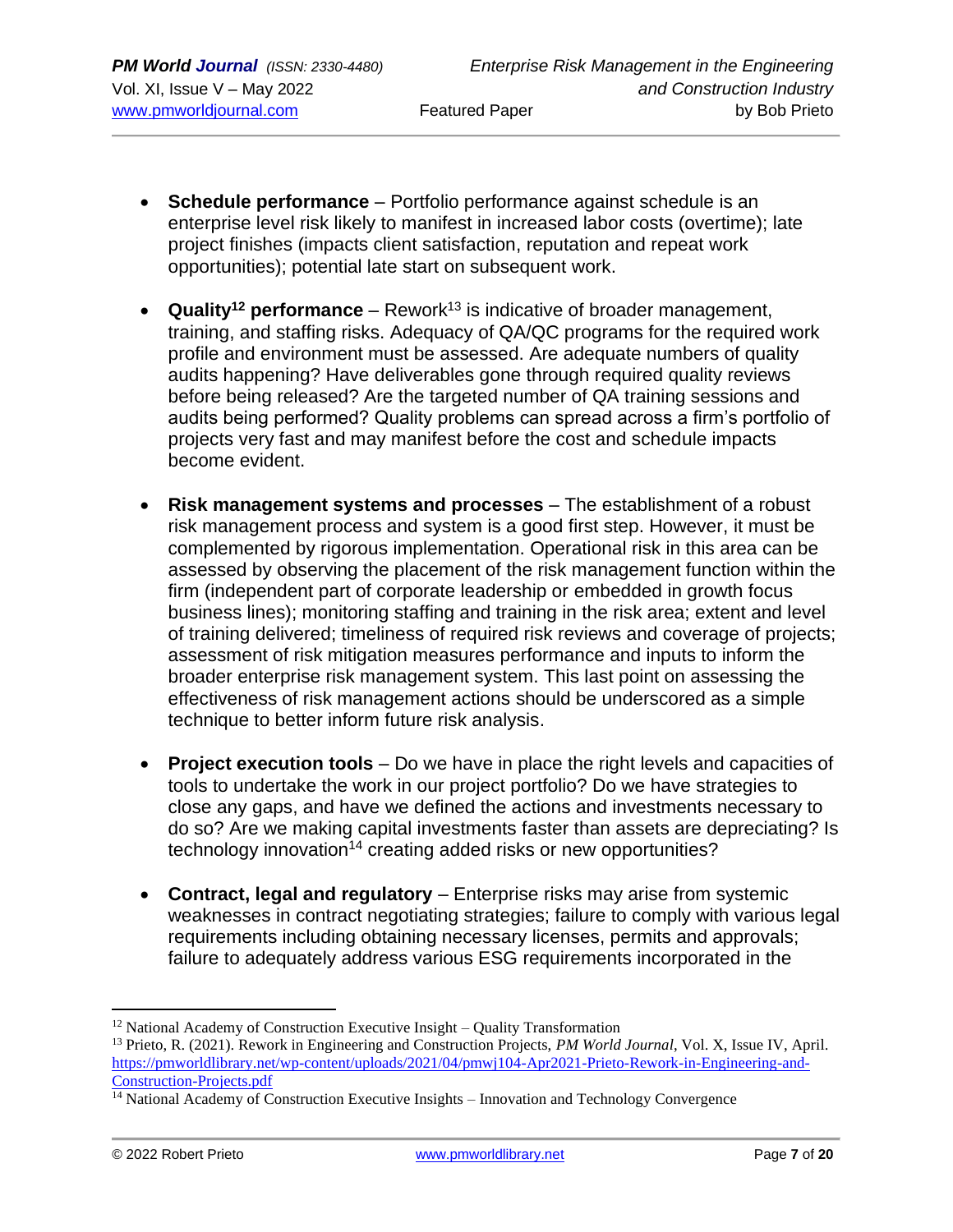contract; and changes in regulation or failure to comply. These risks are typically highlighted on an occurrence basis.

Exposure to and materialization of risks associated with terms and conditions found across many of the company's portfolio of projects warrant special attention and act to inform the actions necessary to support the company's risk appetite (avoid, transfer, mitigate, accept).

Claims management<sup>15</sup> <sup>16</sup> and liquidated damages that become significant in the aggregate are considered above threshold levels.

- **Project management and project oversight** Project managers are the line managers in engineering and construction organizations. Revenue is only realized in a project context. The enterprise's risk level is elevated when there are an inadequate number of trained individuals. Inadequate management oversight of projects<sup>17</sup> results in inadequate challenge to project managers and can be a primary contributor to margin erosion. The frequency, coverage and adequacy of project reviews is important in managing enterprise level risks associated with projects.
- **Aggregation of project risks at the enterprise level** This is a unique pool of enterprise risk in the engineering and construction industry which will be discussed later in this paper. The risk pool includes singular performance risks as well as combined risks across projects.
- **Overhead**  Overhead is part investment in the future and part tax on the present. Enterprise risk is related to the levels of each type of spend.
- **Business continuity** Have we put in place the right types and levels of resources to respond to a wide range of crises and recover within targeted time frames. Periodic assessments help inform overall enterprise risk levels and improve our ability to respond to any Black Swan<sup>18</sup> events that may occur.

# *Supply chain risks*

An engineering and construction company's ability to achieve the corporation's strategic business objectives depends significantly on the governance of third-party relationships. The enterprise's ability to manage uncertainty and risk requires that risk be managed in third-party relationships. The integrity and ability of the organization to comply with

<sup>&</sup>lt;sup>15</sup> National Academy of Construction Executive Insight - Claims Avoidance from an Owner's Perspective

<sup>&</sup>lt;sup>16</sup> National Academy of Construction Executive Insights – Disputes & Claims

<sup>&</sup>lt;sup>17</sup> National Academy of Construction Executive Insights – Effective Project Review Meetings

<sup>18</sup> National Academy of Construction Executive Insights – "Black Swan" Risks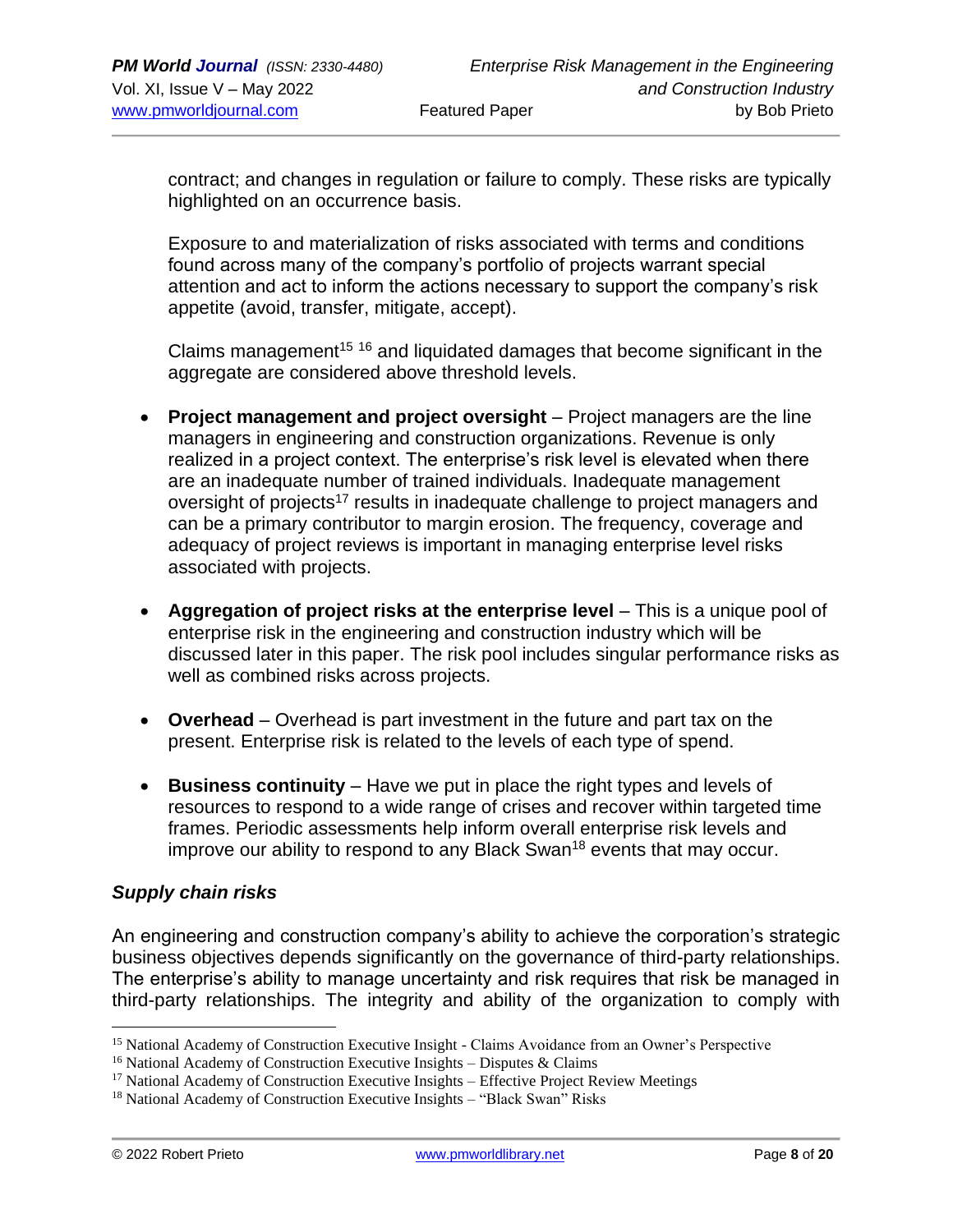regulations, commitments and values are measured by the integrity of its relationships. Risk management does not stop at the execution of a contract. Continuous attention facilitates risk mitigation and exposes opportunities.

Enterprise risk management must aggregate all third-party risks paying attention to concentration risk or over dependence on one supplier; single points of failure in the supply chain including the associated logistical chain; and common risk drivers that may have broad enterprise level (sanctions, industry-wide labor shortages, technology failure) versus singular project level impacts. Emerging artificial intelligence (AI) tools may assist in identifying coupling through common risk drivers.

# *Supply chain resilience*

*On one multi-billion-dollar infrastructure program, one structural steel supplier was dominant but relied on a single facility likely operating at a strained capacity. In assessing steel procurement risks at the project level an enterprise perspective was sought. As a result of that perspective a larger, multi-facility supplier was solicited to provide steel. They matched the lowest price of the traditional provider in the market but with a shorter schedule.*

*Later, when a fire at the facility making the project's steel damaged the project materials, the new steel provider was still able to deliver required steel from other facilities on the contracted schedule.*

# *ESG risks*

Environmental, social and governance (ESG) risks represent a growing set of enterprise level risks. These risks arise from a combination of reputational and compliance factors and are increasingly subject to disclosure and compliance requirements. These disclosure and compliance requirements are not limited to public companies but are being increasingly applied to large private entities through procurement and audit channels.

ESG risks include those related to climate change impacts, mitigation and adaptation; environmental management practices and duty of care; working and safety conditions; respect for human rights; anti-bribery and corruption practices; and compliance to relevant laws and regulations. ESG risks share common elements related to culture, control and integrity while including factors related to health, safety and environmental (HSE) which feature prominently across the engineering and construction industry.

A major focus of ESG risks today deals with identifying and reporting so-called Scope 1 and Scope 2 emissions. "Scope 1 emissions are direct greenhouse (GHG) emissions that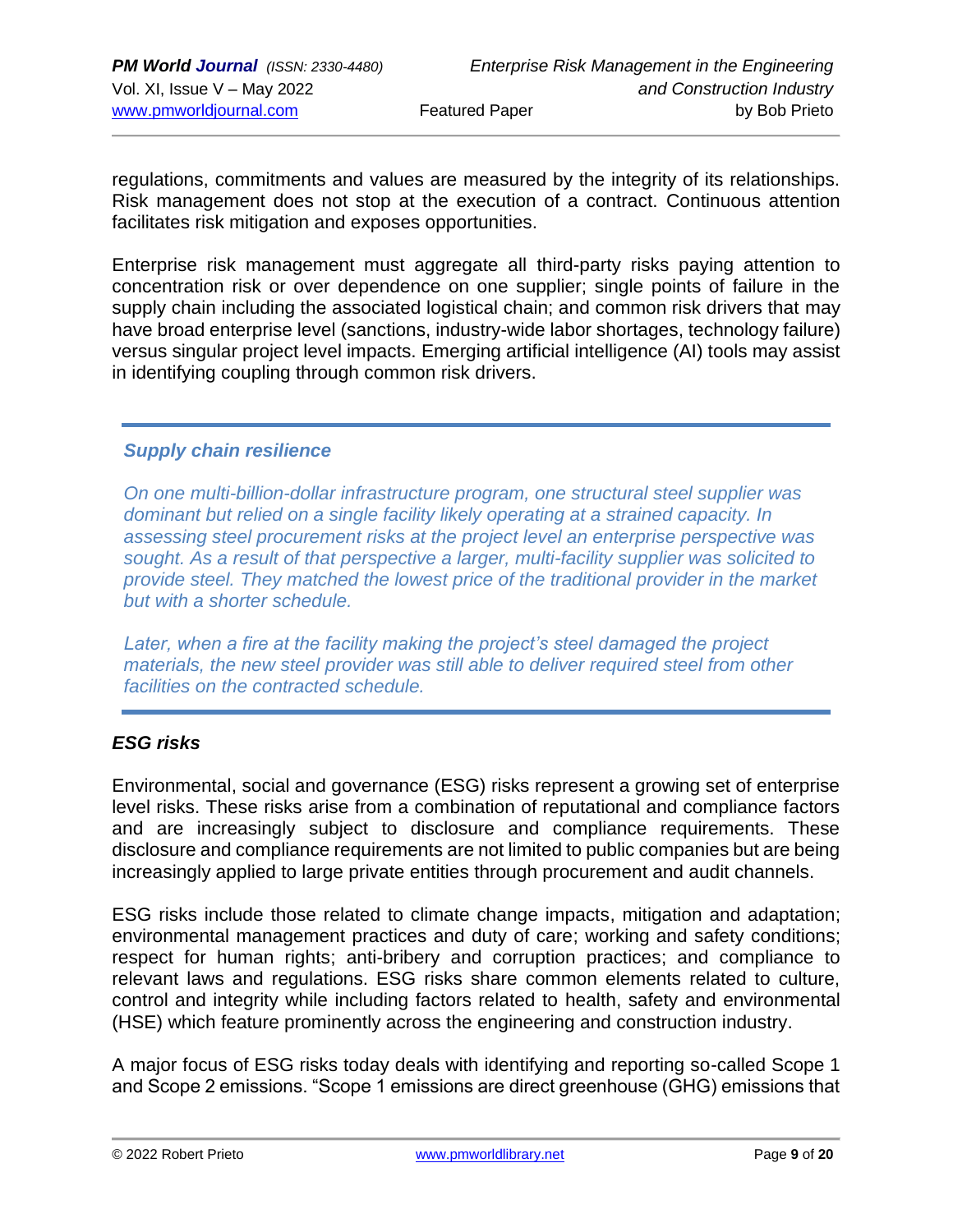occur from sources that are controlled or owned by an organization (e.g., emissions associated with fuel combustion in boilers, furnaces, vehicles). Scope 2 emissions are indirect GHG emissions associated with the purchase of electricity, steam, heat, or cooling. Although scope 2 emissions physically occur at the facility where they are generated, they are accounted for in an organization's GHG inventory because they are a result of the organization's energy use."<sup>19</sup>

Increasingly the engineering and construction industry will be tasked with providing Scope 3 emissions data to major, forward-leaning clients. "Scope 3 emissions include all sources not within an organization's scope 1 and 2 boundary. The scope 3 emissions for one organization are the scope 1 and 2 emissions of another organization. Scope 3 emissions, also referred to as value chain emissions, often represent the majority of an organization's total GHG emissions."<sup>20</sup>

Other enterprise level ESG risks include:

- Governmental actions including changes in law and regulation
- Relationships with employees, suppliers, partners, shareholders and the overall community and stakeholders
- Wage and labor issues
- Health care costs
- Modern day slavery
- Diversity, equity, and inclusion
- Board practices
- Transparency in shareholder communications
- Data privacy
- Philanthropy (an opportunity area)

## *Information security*

Without a comprehensive ERM program, organizations have no way to identify and assess the relationship between cyber risk and its impact on the business.

Cybersecurity<sup>21</sup> is a problem that will never be solved. Instead, it is a risk to be managed. It is an issue for the entire business, not just the IT department. Cyber risk management must go beyond compliance reporting, client requirements and regulations. Cyber risk management must support the organization achieving its strategic business objectives while simultaneously providing necessary levels of protection.

<sup>&</sup>lt;sup>19</sup> Environmental Protection Agency Scope 1 and Scope 2 Inventory Guidance;

<https://www.epa.gov/climateleadership/scope-1-and-scope-2-inventory-guidance>  $20$  Environmental Protection Agency Scope 1 and Scope 2 Inventory Guidance;

<https://www.epa.gov/climateleadership/scope-3-inventory-guidance>

 $^{21}$  National Academy of Construction Executive Insights – Cybersecurity in Engineering and Construction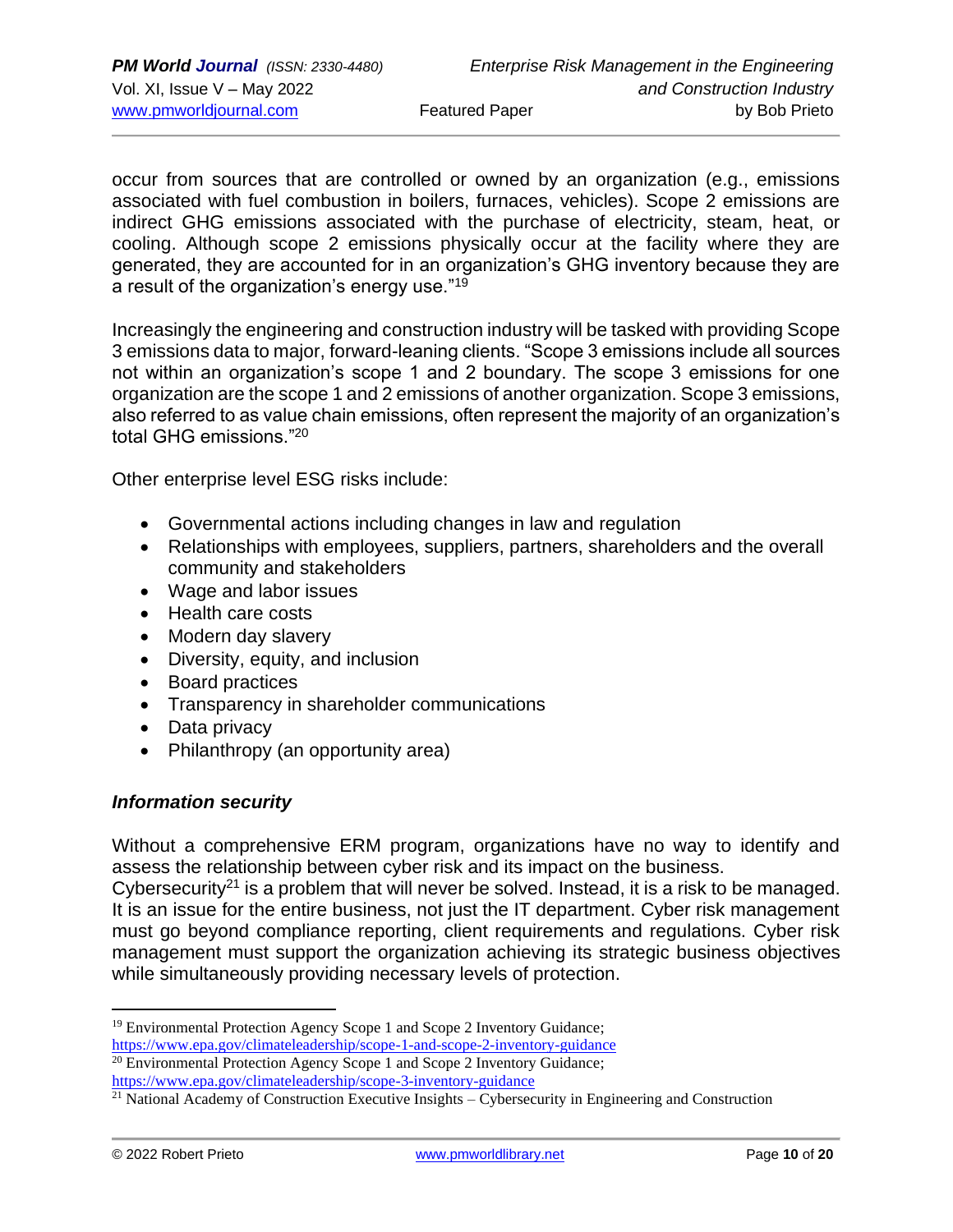Enterprise level consideration of cyber risk includes business continuity, disaster recovery, and data protection. Assessment of the level of exposure to cyber risks should be continuous including monitoring numbers of external users or third-party data providers; currency of the installed software fleet from a virus and malware protection perspective; results of stress testing of system security; and outstanding corrective actions to address identified weaknesses.

Enterprise level risk monitoring in this area benefits from benchmarking against vulnerabilities exposed in comparable industry organizations.

Related considerations include network resiliency, data, and intellectual property protection.

# **Project risk as a component of enterprise risk**

In considering a range of operational risks that feed into enterprise level risk assessment and management, the portfolio of project risks is an engineering and construction industry unique feature. Yet many ERM programs in the industry do not incorporate this risk at the enterprise level, essentially considering risk on a project-by-project basis. But with projects as an E&C organization's only products, it is important to consider how project failures jeopardize the overall enterprise.

These project level risks have a range of common characteristics as well as common risks and risk mitigation strategies. Many of these risks are coupled and the effectiveness of various risk mitigation strategies may shape an enterprise level view of retained or unmitigated risk. This is where a common risk vocabulary becomes very important.

Table 3 provides a summary of some project level risks engineering and construction firms may encounter. Project risk lists would contain significantly more granularity. The list is not all inclusive and bespoke risks may exist in one-of-a-kind projects. Looking across the enterprise's portfolio of projects we recognize that these discrete risks can be associated with several project features including:

- Client
- Project type
- Project size
- Business line or organization
- Geographic region
- Office
- Contract type
- Project phase
- Joint venture partner
- Major subcontractors or suppliers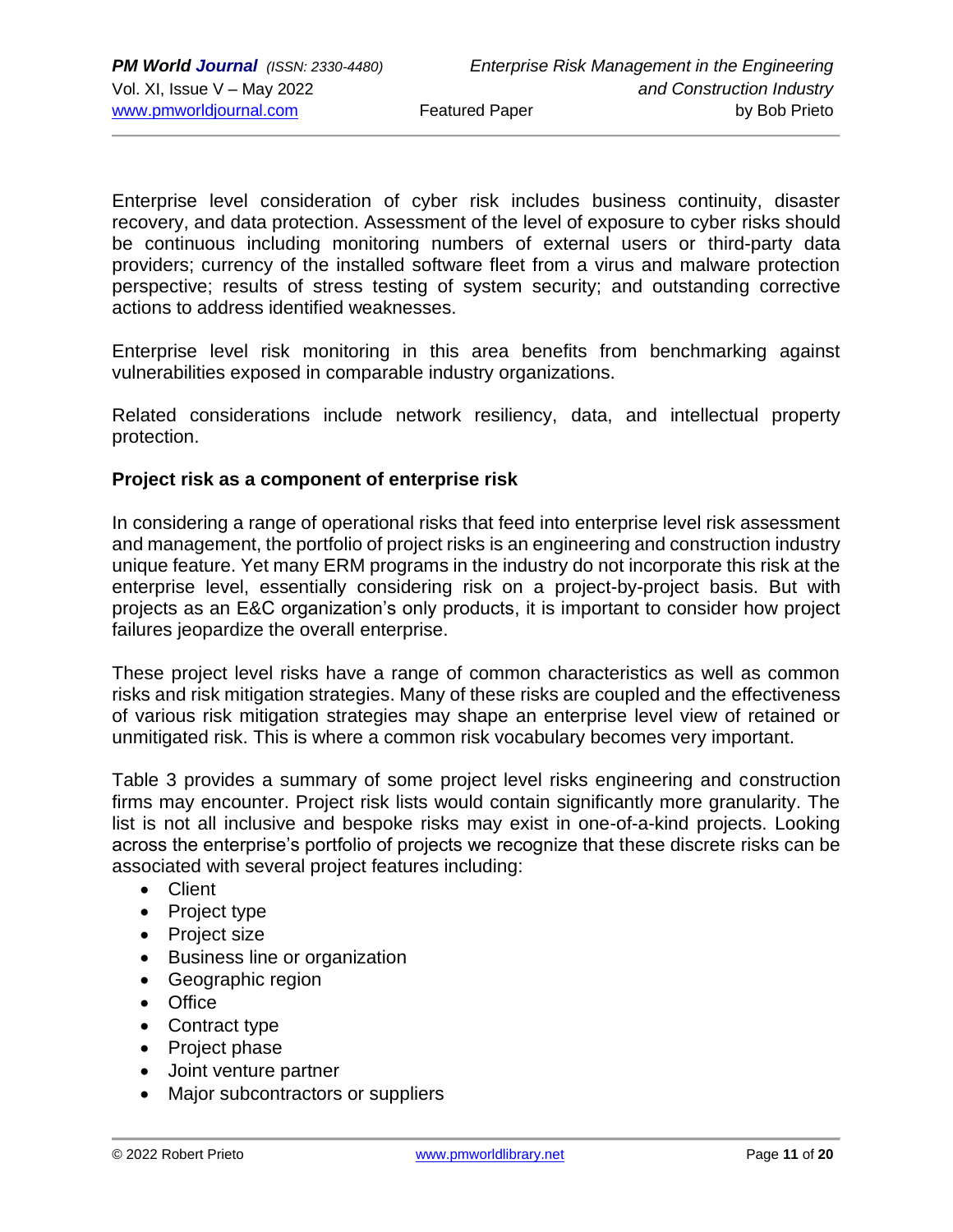These provide us with insights into the history of risk materialization, frequency, and risk cost.

Enterprise level risk assessments can consider not only overall unmitigated and mitigated risk exposure but also risks and attendant reserves associated with each type. This opens the aperture for more effective enterprise risk management through tracking of risk drivers, changes in risk likelihood and impacts, and assessment of the effectiveness of risk mitigation strategies facilitating any required adjustments. This may result in risk mitigation at a portfolio level, versus on a project-by-project basis, where additional risk mitigation strategies may be available including risk retention (with self-insurance) and risk transfer through a portfolio based financial hedge.

| <b>Table 3</b><br><b>Top Level Project Risk Categories</b> |                                                                         |  |  |  |
|------------------------------------------------------------|-------------------------------------------------------------------------|--|--|--|
|                                                            |                                                                         |  |  |  |
| <b>Top Level Category</b>                                  | <b>Select Components</b>                                                |  |  |  |
|                                                            |                                                                         |  |  |  |
| <b>External</b>                                            | Economic, including capital availability<br>and competitive environment |  |  |  |
|                                                            | Social, including stakeholders and socio-<br>economic                   |  |  |  |
|                                                            | Political, including legal and regulatory                               |  |  |  |
|                                                            | Cultural, including risks related to<br>corruption                      |  |  |  |
| <b>Client</b>                                              | Accessibility to real decision makers;                                  |  |  |  |
|                                                            | client interference; change order process                               |  |  |  |
|                                                            | and timeliness; accounts payable risks<br>and retainage                 |  |  |  |
| <b>Management</b>                                          | Brand and reputation risks                                              |  |  |  |
|                                                            | Joint venture <sup>22</sup> partner risks                               |  |  |  |
|                                                            | Decision support, including ability of                                  |  |  |  |
|                                                            | corporate decision and approval                                         |  |  |  |
|                                                            | processes to support project schedule                                   |  |  |  |
|                                                            | Resource availability to support project                                |  |  |  |
|                                                            | Adequacy of corporate backbone                                          |  |  |  |
|                                                            | systems, including health, safety &                                     |  |  |  |
|                                                            | environmental; human resources                                          |  |  |  |
|                                                            | including recruitment, on-boarding, and                                 |  |  |  |

<sup>22</sup> Prieto, R. (2013) A Look at Joint Ventures; *PM World Journal* ,Vol. II, Issue III. March. [https://www.researchgate.net/publication/264943051\\_A\\_Look\\_at\\_Joint\\_Ventures](https://www.researchgate.net/publication/264943051_A_Look_at_Joint_Ventures)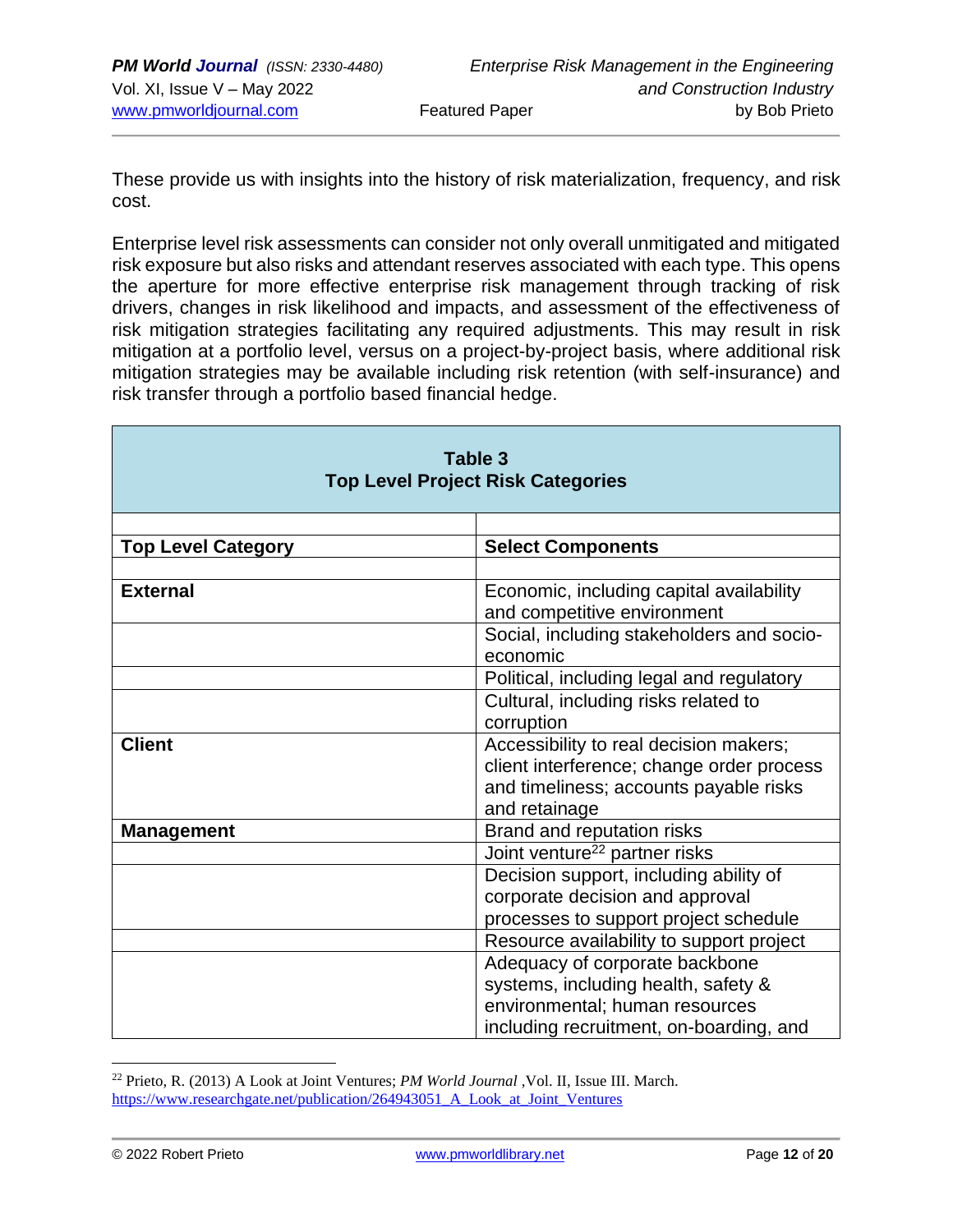| Table 3<br><b>Top Level Project Risk Categories</b> |                                                                                                                                                                                                                                                                                                                                                                                                                                                                               |  |  |  |
|-----------------------------------------------------|-------------------------------------------------------------------------------------------------------------------------------------------------------------------------------------------------------------------------------------------------------------------------------------------------------------------------------------------------------------------------------------------------------------------------------------------------------------------------------|--|--|--|
|                                                     |                                                                                                                                                                                                                                                                                                                                                                                                                                                                               |  |  |  |
|                                                     | training; legal (contracts and claims); IT<br>including ability to support project start-up<br>Management oversight of projects<br>Financial support, including adequate<br>working capital; available bonding<br>capacity; pension payments; effective<br>payroll systems; financial audit and fraud<br>detection                                                                                                                                                            |  |  |  |
| <b>Operational</b>                                  | Contract specific risks related to specific<br>contract provisions including those<br>related to client scope changes or<br>schedule delays; timely receipt of<br>information or client furnished materials<br>or equipment <sup>23</sup> ; responsibility for third<br>party delays; consequential damages;<br>force majeure coverage; and liquidated<br>damages                                                                                                             |  |  |  |
|                                                     | Estimating and cost risks, including labor<br>costs and provisions for adjustments for<br>general wage or benefit changes;<br>escalation costs and provisions for<br>indexing or adjustment; labor<br>productivity <sup>24</sup> ; adequacy and<br>completeness of cost risk analysis and<br>associated contingency <sup>25</sup> <sup>26</sup> ; and<br>schedule related assumptions related to<br>availability of site, timely permit approval,<br>workdays, and work hours |  |  |  |
|                                                     | Design related risks, including availability<br>of staff; number of client required hold<br>and approval points and ability to support<br>overall design schedule; technical<br>challenges and uncertainties related to<br>ground conditions; deployment of new                                                                                                                                                                                                               |  |  |  |

<sup>&</sup>lt;sup>23</sup> National Academy of Construction Executive Insight – Owner Furnished Contractor Installed

<sup>&</sup>lt;sup>24</sup> National Academy of Construction Executive Insight – Construction Productivity

<sup>&</sup>lt;sup>25</sup> National Academy of Construction Executive Insight - Contingency

<sup>&</sup>lt;sup>26</sup> National Academy of Construction Executive Insight – Event Contingency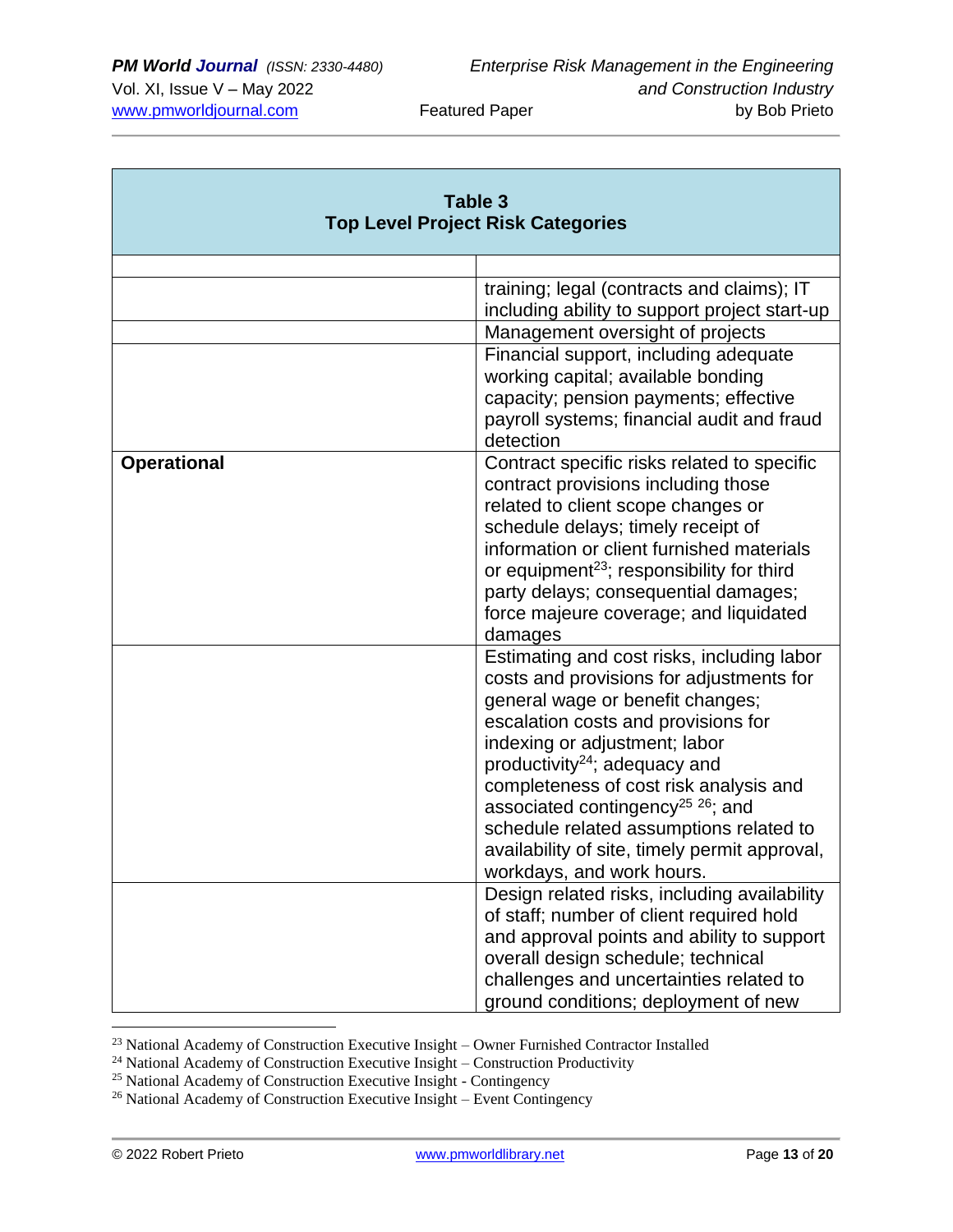| Table 3<br><b>Top Level Project Risk Categories</b> |                                                                                                                                                                                                                                                                                                                                                           |  |  |
|-----------------------------------------------------|-----------------------------------------------------------------------------------------------------------------------------------------------------------------------------------------------------------------------------------------------------------------------------------------------------------------------------------------------------------|--|--|
|                                                     |                                                                                                                                                                                                                                                                                                                                                           |  |  |
|                                                     | technologies in the project; and adequacy<br>of QA/QC support                                                                                                                                                                                                                                                                                             |  |  |
|                                                     | Availability of construction labor, including<br>skilled labor, in right quantities and time<br>frames; state of labor relations; and<br>competition for resources from other<br>projects                                                                                                                                                                 |  |  |
|                                                     | Ability of permitting agencies to support<br>project schedule; ability of third-party<br>utility relocations to support project<br>schedule.                                                                                                                                                                                                              |  |  |
|                                                     | Procurement <sup>27</sup> related risks, including<br>market capacity; lead times for equipment<br>and materials; bonding capacity; ability to<br>meet mandatory flow down requirements<br>including those related to ESG; expected<br>quality and level of rework anticipated;<br>and pricing risk and associated<br>contingency reflected in estimates. |  |  |
|                                                     | Logistical <sup>28</sup> risks, including access,<br>constrained transport (load limits;<br>restricted hours) for final site and any<br>offsite module or pre-fabrication areas                                                                                                                                                                           |  |  |

## **Tracking enterprise risk**

Enterprise risk is dynamic. The portfolio of underlying risks is constantly changing in composition and relative levels as new projects enter the business and others are completed. Similarly, risks are "retired" as individual projects reach key milestones. Underlying risk drivers are similarly changing with pricing and likelihood continuously evolving.

<sup>&</sup>lt;sup>27</sup> National Academy of Construction Executive Insight - Procurement Management in Large Complex Programs

<sup>28</sup> National Academy of Construction Executive Insight - Logistics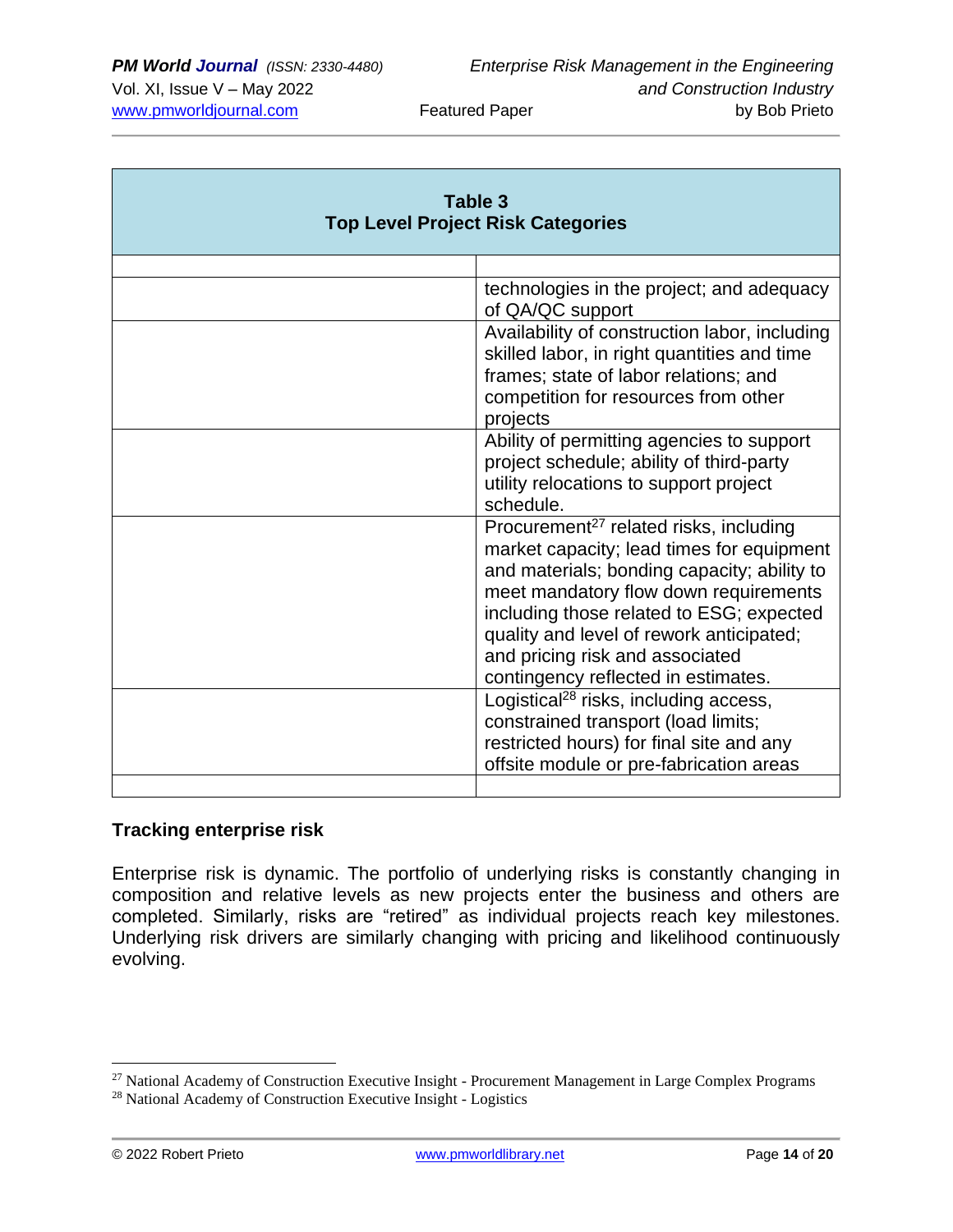While portfolio-based enterprise risk management tends to smooth out many of these changes, more systemic<sup>29</sup> changes will play through to the enterprise level.

Effective enterprise risk management, therefore, must not only report on the current levels of enterprise risk but more importantly highlight changes in underlying risk drivers. Selection of risk assessment parameters becomes imperative in designing an effective enterprise risk management system. Risk trends (rising, falling) must go hand in hand with risk levels. Recognition of common risk drivers such as general inflation or major supply chain disruptions (pandemic, sanctions) will affect many of the component risks we track at an enterprise level.

The enterprise risks we track can be broadly grouped into strategic, operational, market and client. In addition, tracking the condition and effectiveness of the risk management system itself is important at an enterprise level.

Strategic risk tracking at the enterprise level seeks to confirm that the adopted strategy is in place and being implemented (implementation milestones are being met) in accordance with the organization's approved risk appetite. It further monitors its effectiveness in achieving target levels and timely achievement of key strategic actions. At an enterprise level we also seek to assess strategy's ability to anticipate and respond to emerging changes in underlying strategy assumptions, market conditions and behaviors, and broader industry trends.

Operational risks at an enterprise level tend to focus on effectiveness of the management systems (performance to targeted levels; compliance and reporting completeness), resource levels to support strategy (human, material, technology and financial), organizational development (training, upskilling, technology deployment) and portfolio risk materialization and changes (aggregation of project level risks). Organizational alignment and "trust" (measurable using a Net Promoter Score for example) are key enterprise level metrics.

Operational risks from the aggregation of project level risks will highlight greatest mitigated and unmitigated risk categories, categories growing at significant rates and profile of risk management strategies being employed (avoid, retain, reduce, transfer). These risks may be further parsed as appropriate to highlight the greatest sources of enterprise risk from projects. An aggregate value of the enterprise risk associated with the portfolio of projects can be developed using appropriate Monte Carlo techniques (not just the sum of all project risks) with appropriate consideration of correlation<sup>30</sup>.

 $29$  National Academy of Construction Executive Insight – Systemic Risks

<sup>30</sup> Prieto, R. (2020). The Impact of Correlation on Risks in Programs and Projects; *PM World Journal,* Vol. IX, Issue XII, December. [https://pmworldlibrary.net/wp-content/uploads/2020/12/pmwj100-Dec2020-Prieto-impact-of](https://pmworldlibrary.net/wp-content/uploads/2020/12/pmwj100-Dec2020-Prieto-impact-of-correlation-on-risks-in-programs-and-projects.pdf)[correlation-on-risks-in-programs-and-projects.pdf](https://pmworldlibrary.net/wp-content/uploads/2020/12/pmwj100-Dec2020-Prieto-impact-of-correlation-on-risks-in-programs-and-projects.pdf)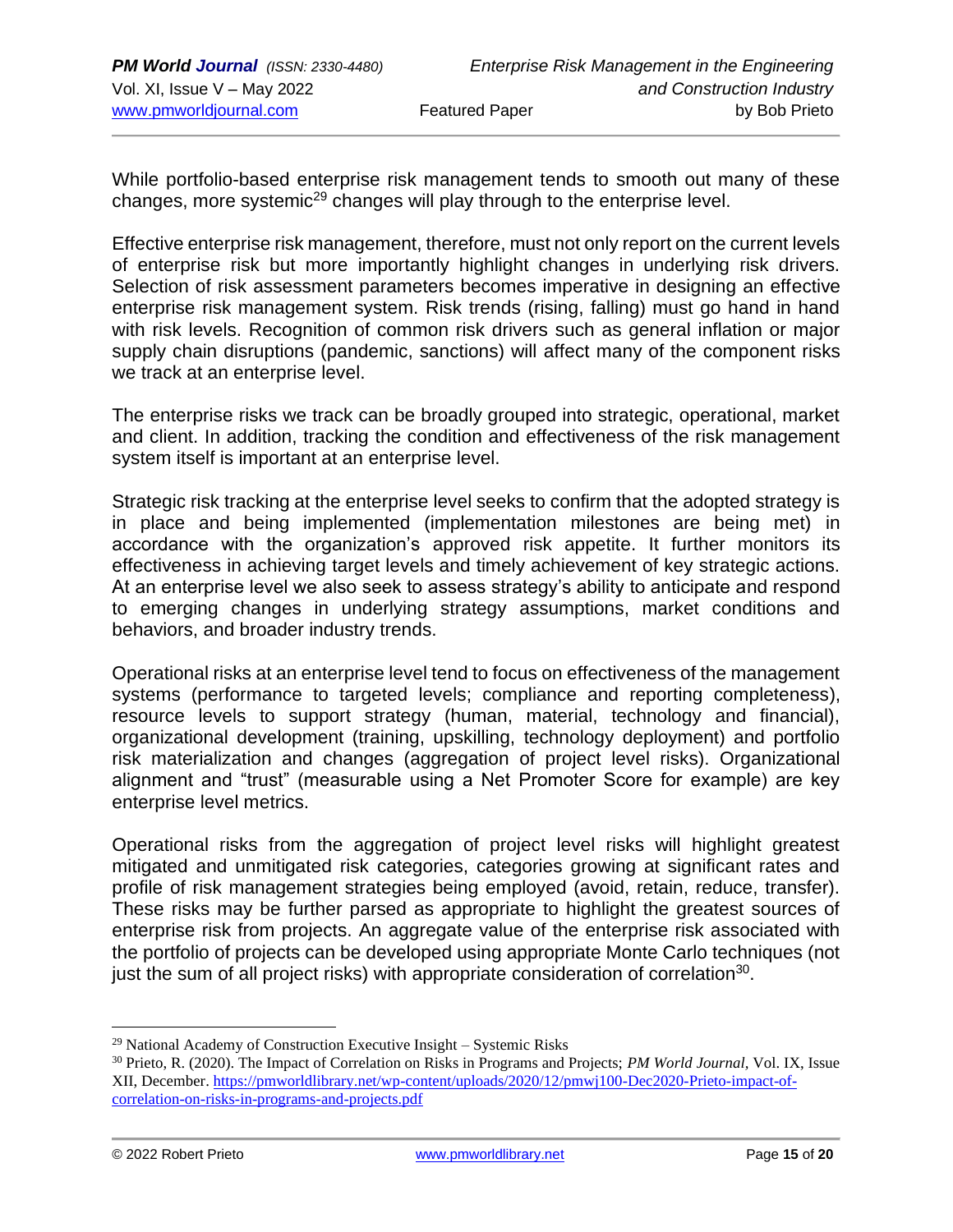Market risks at an enterprise level monitor changes in overall market volumes, foreign exchange (F/X), absolute performance of client relationship management and business development programs (with an emphasis on performance against strategic opportunities), effectiveness of strategic differentiators and changes in the competitive environment (competitor actions and market share changes; change in contract mix (lump sum vs reimbursable)).

Client risks at the enterprise level tend to focus on top clients by aggregate risk levels, noting profits generated from the assumption of this risk. It is at an enterprise level where a decision to "fire" a client will likely occur. Concentration risk by client, sector and geography will also typically be monitored at the enterprise level and common risk categories highlighted.

Important in the design of an effective enterprise level risk management system is to recognize that significant coupling of risks may exist. As a result of coupling<sup>31</sup>, low probability, low impact events may lead to the realization of low probability, high impact events emerging. Earlier we highlighted the broader impacts from an increase in general inflation as one example of risk coupling.

Operational risk assessment at the enterprise level will also benefit from an aggregate assessment of portfolio schedule<sup>32 33</sup> performance. That is, on average (weighted by value remaining to be put in place), is the portfolio of projects on (or ahead) of schedule, slightly behind schedule (a few days) or significantly behind schedule (many weeks). Aggregate schedule performance reflects resource availability, productivity, and client related issues to name a few. Importantly, however, time is a "risk aggregator." Communication of aggregate schedule performance lends itself to further parsing (project type, geography/labor pool) to make the enterprise risk picture clearer.

Importantly, the condition and effectiveness of the risk management system itself must be assessed to provide confidence in what is being seen at the enterprise level. As noted previously, it is important to monitor staffing and training in the risk area; extent and level of training delivered; timeliness of required risk reviews and coverage of projects; and assessment of risk mitigation measures performance.

# **Identifying and tracking risk management strategies**

Organizations put in place both enterprise level risk management strategies as well as a portfolio of risk management strategies available at the project level. Enterprise level strategies build on the agreed to risk appetite and must be tested for conformance with that appetite. It is important to underscore that risk appetite is not synonymous with risk

<sup>&</sup>lt;sup>31</sup> National Academy of Construction Executive Insights – Coupling in Large Complex Projects

<sup>32</sup> National Academy of Construction Executive Insights – Emergent Risks

<sup>33</sup> National Academy of Construction Executive Insights – Earned Schedule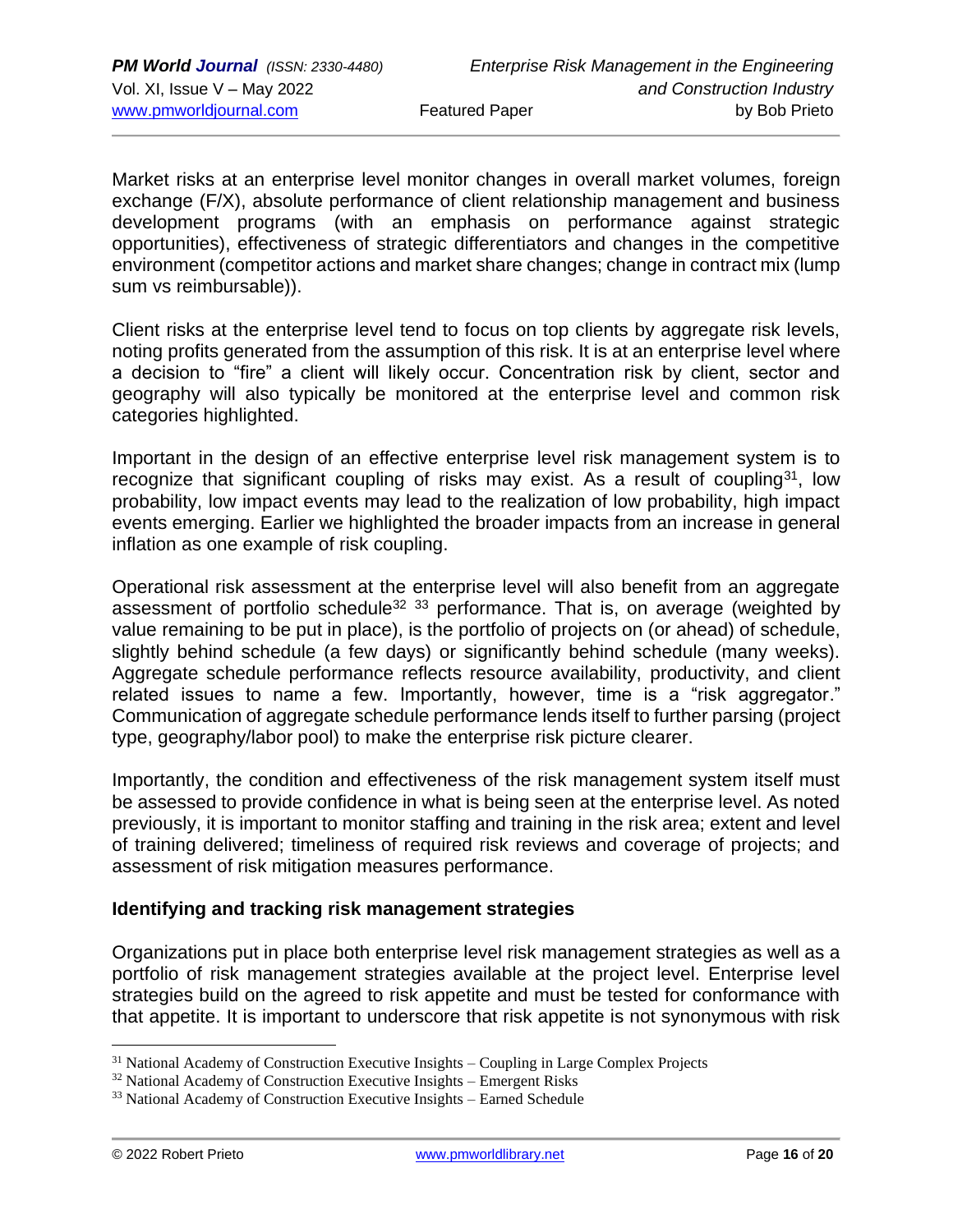aversion. Having said that, enterprise level risk strategies may include avoidance of certain risks (contract type, client, geography, service); retention of certain risks with conditions (individual projects) and limitations (project and enterprise-wide); transfer to competent (threshold levels defined) counterparties (subcontract/joint venture, financial hedges).

Portfolio aggregation of project risks allows the enterprise's risk management strategies to be assessed, headroom identified in each risk category or mitigation strategy, and informed evaluation and decision making to occur relative to risk levels and mitigation measures.

Deployed risk management strategies may be aggregated across the enterprise and effectiveness tracked and assessed.

# **Assessing ERM effectiveness**

The effectiveness of an enterprise risk management system is founded on the quality of the overall risk management system and the completeness, accuracy, and timeliness of its information. The timeliness of ERM information is also important. While quarterly snapshots may serve the board of directors and regulators, management needs a much more dynamic picture especially in large, often global enterprises. Today's business management systems can provide a substantial part of the backbone of the system, but true effectiveness will continue to rely on timely management and oversight of the organization. This is especially true of timely updating of risk assessments for individual projects as they move from phase to phase or encounter a significant change. Regular (monthly or more frequent) reviews of projects will keep the status of projects current from a performance perspective in addition to supporting timely interventions.

The bottom line, however, is that an effective ERM supports the achievement of an organization strategic business objectives by supporting effective implementation of its selected strategies. An effective ERM should provide the organization with the ability to respond to negative surprises as well as capitalize on positive ones (opportunities).

## **ERM Dashboards**

The engineering and construction industry has done a good job at constructing project level risk reports and dashboards. At an enterprise level, risk management systems are evolving, and increased reporting often driven by external forces, are improving the efforts. Enterprise level dashboards for engineering and construction firms continue to struggle to reach requisite maturity. In significant part this is driven by a plethora of consultants and exemplars which exist for other industries but do not readily translate to the engineering and construction industry. Industry efforts underway may prove to be promising.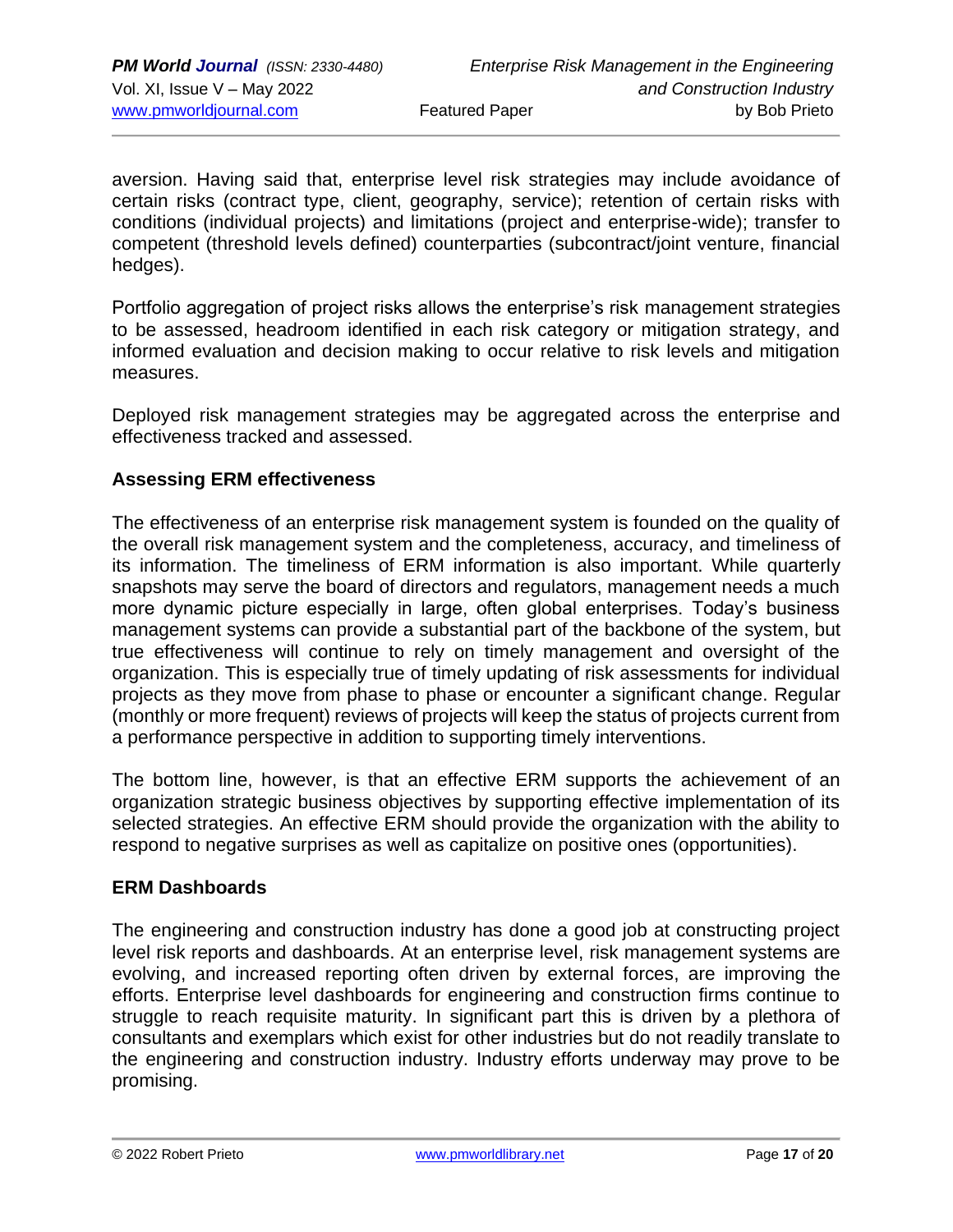Table 4 describes one potential set of dashboard components and is intended to serve as an exemplar. Each component would be supported by available drill downs. Graphical portrayal of dashboard information is a key feature of effective dashboards, and a range of data presentation options are available but not described here.

| <b>Table 4</b><br><b>Engineering &amp; Construction Dashboard Exemplar</b>                                                                                            |                                                                                                                                                               |                                                                                                                                            |  |  |  |
|-----------------------------------------------------------------------------------------------------------------------------------------------------------------------|---------------------------------------------------------------------------------------------------------------------------------------------------------------|--------------------------------------------------------------------------------------------------------------------------------------------|--|--|--|
| <b>RISK APPETITE</b>                                                                                                                                                  |                                                                                                                                                               | <b>TRUST BAROMETER (Net</b><br><b>Promoter Score; Corruption Risk</b><br>Index)                                                            |  |  |  |
| <b>ENTERPRISE RISKS</b>                                                                                                                                               | <b>PROJECT PORTFOLIO</b><br><b>RISKS</b>                                                                                                                      | <b>RISK MITIGATION</b><br><b>STRATEGIES</b>                                                                                                |  |  |  |
| Top Risks, based on<br>$\bullet$<br>potential impact (Heat<br>map of likelihood vs<br><i>impact)</i>                                                                  | <b>Top Project Risk</b><br>$\bullet$<br><b>Categories</b>                                                                                                     | <b>Top Risk Mitigation</b><br><b>Strategies (Based</b><br>on value at risk)<br>(Displaying mitigated<br>and unmitigated risk<br>remaining) |  |  |  |
| <b>Key Risk Drivers</b><br>$\bullet$<br>(Current level and trend)                                                                                                     | <b>Project Portfolio</b><br>$\bullet$<br><b>Risk "S" Curve</b><br>(Total and category<br>risk) (Displaying<br>mitigated and<br>unmitigated risk<br>remaining) | <b>Effectiveness of</b><br>$\bullet$<br><b>Risk Mitigation</b><br><b>Strategies (Risk</b><br>mitigated/risk<br>materialized)               |  |  |  |
| <b>Top Risk Metrics</b><br>$\bullet$<br>(select) (Current level)<br>and trend)                                                                                        |                                                                                                                                                               |                                                                                                                                            |  |  |  |
|                                                                                                                                                                       | <b>PROJECT PORTFOLIO</b><br><b>SCHEDULE RISK (Weighted</b><br>schedule performance against<br>baseline; value of delayed<br>schedule performance)             | <b>STATUS OF ERM</b><br><b>PROGRAM</b> (various<br>performance metrics)                                                                    |  |  |  |
| <b>TOP COUNTERPARTY</b><br><b>EXPOSURE</b> (Assessment of<br>counterparty performance and<br>risks weighted by value at risk;<br>mitigated (bond) and<br>unmitigated) |                                                                                                                                                               |                                                                                                                                            |  |  |  |
| <b>ENTERPRISE VALUE AT RISK "S" Curve</b><br>(Mitigated and unmitigated; Excluding and including Project Portfolio Risk <sup>34</sup> )                               |                                                                                                                                                               |                                                                                                                                            |  |  |  |

<sup>&</sup>lt;sup>34</sup> Event contingency coverage ratio is one measure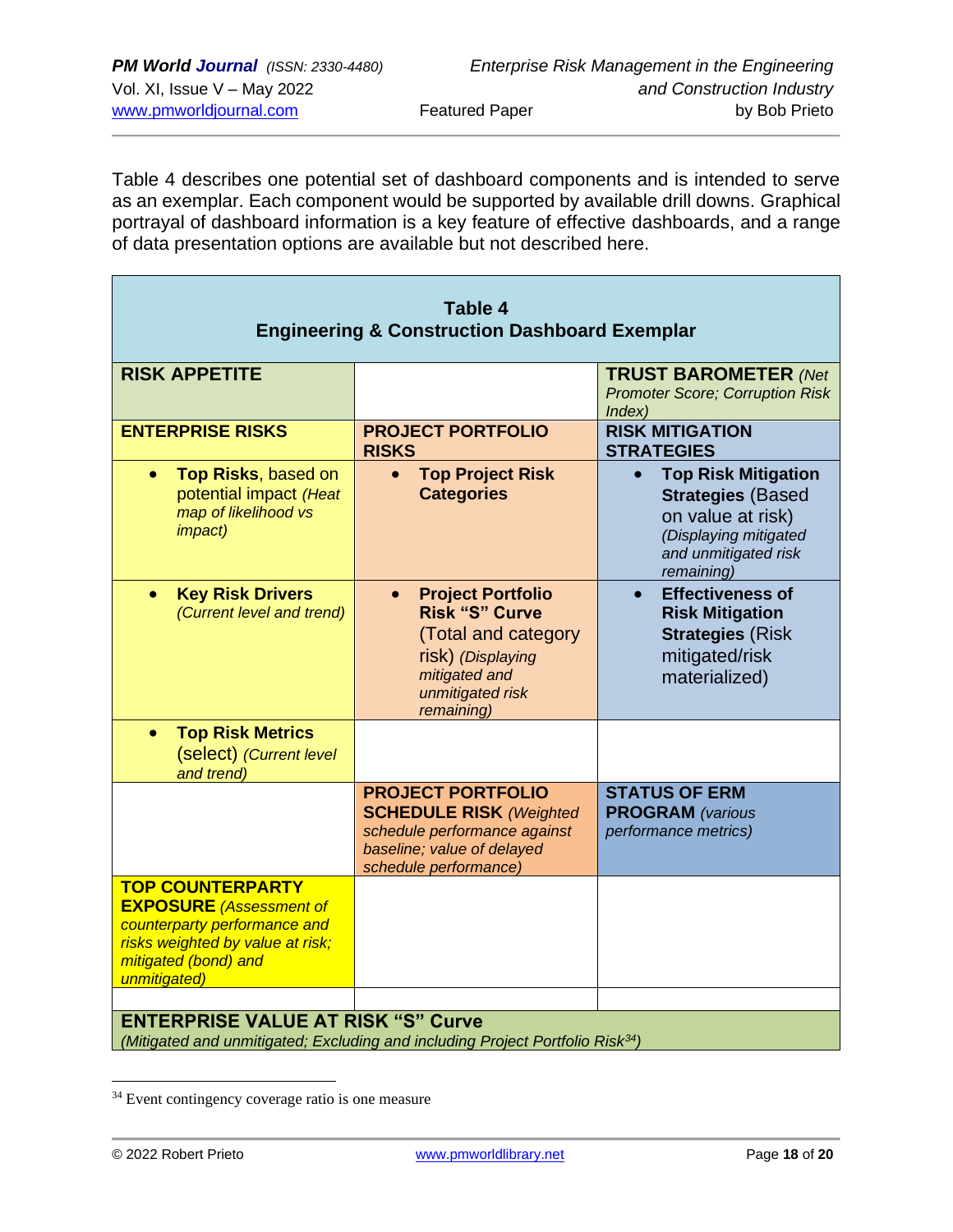## **Final caution on risk perspective**

Risk and reward are two sides of the same coin. While many view opportunity as "negative risk," it may be better to consider opportunities through a broader lens. Opportunity analyses<sup>35</sup> are often integral in strategic planning exercises but there is much to be gained by conducting structured opportunity analysis at the project level. Aggregation of these potential opportunities into an Enterprise Opportunity Management system and dashboard may pay dividends.

A final caution on risk management systems is warranted. Strong risk management cultures must be protected from become just compliance processes. Checklists are great but only if real consideration of the items on the checklist has occurred.

# **Conclusion**

In this paper we have defined Enterprise Risk Management (ERM) and outlined its importance highlighting the journey still ahead for the engineering and construction industry. A preliminary classification of enterprise risks was outlined, and these top-level risks described. The recognition of the aggregation of project risks as a unique feature of enterprise risk in the industry was called out and top project level risk categories summarized.

The paper recognizes the dynamic nature of risk and the importance of understanding these dynamics at an enterprise level recognized. Similarly, identifying and tracking risk management strategies and their effectiveness was recognized as integral to assessing ERM effectiveness. The work still required to design industry relevant ERM dashboards was recognized and can be informed by this paper.

The paper closes by recognizing risk and reward as two sides of the same coin and suggests that an Enterprise Opportunity Management (EOM) system may be warranted rather than treating opportunities as "negative risk."

<sup>&</sup>lt;sup>35</sup> Prieto, R. (2010). Opportunity Analysis Under Strategic Program Management, Second Edition, *PM World Journal*, Vol. IX, Issue XII, December, 2020. Originally published in PM World Today, September 2010. [https://pmworldlibrary.net/wp-content/uploads/2020/12/pmwj100-Dec2020-Prieto-opportunity-analysis-under](https://pmworldlibrary.net/wp-content/uploads/2020/12/pmwj100-Dec2020-Prieto-opportunity-analysis-under-strategic-program-management2.pdf)[strategic-program-management2.pdf](https://pmworldlibrary.net/wp-content/uploads/2020/12/pmwj100-Dec2020-Prieto-opportunity-analysis-under-strategic-program-management2.pdf)